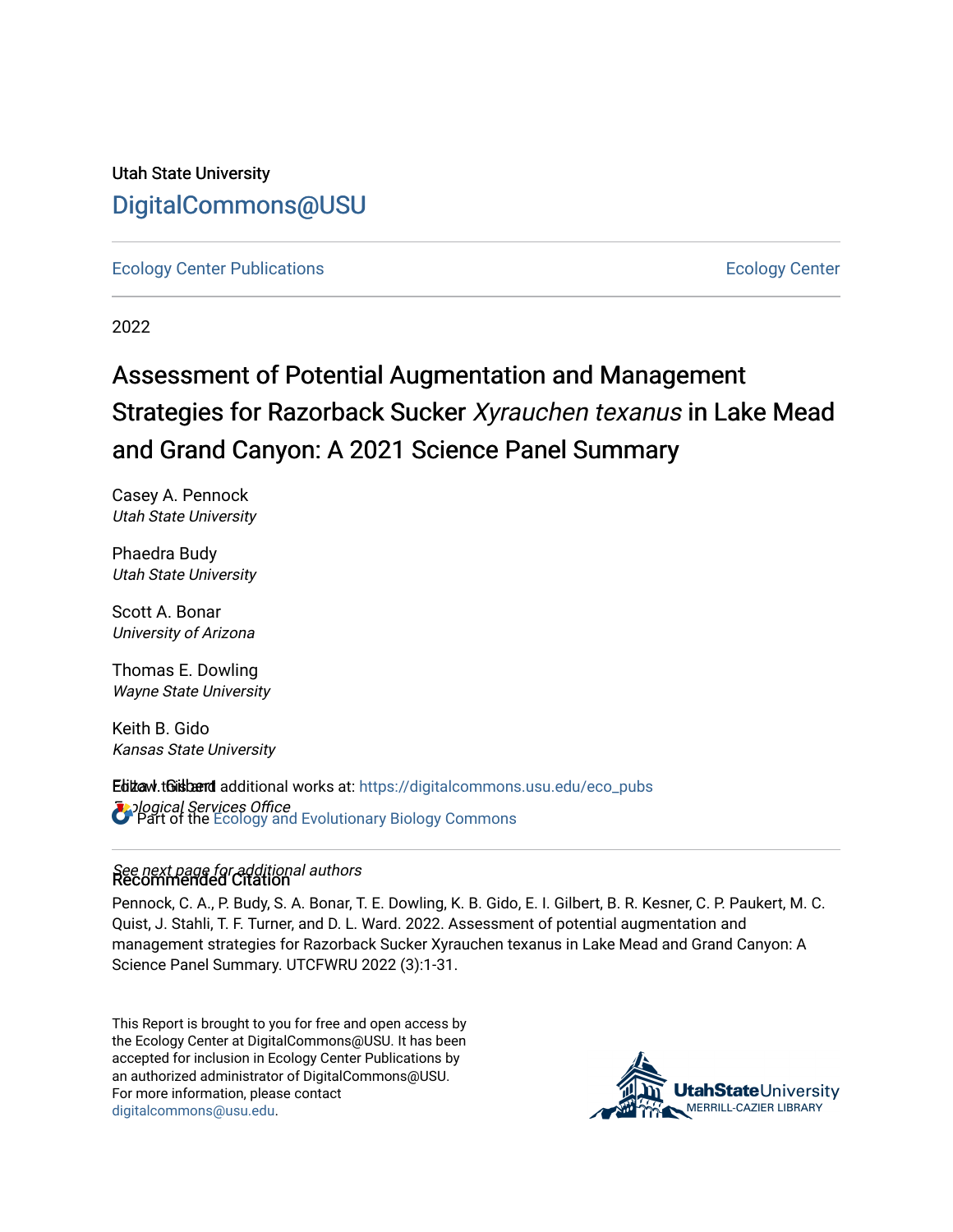#### Authors

Casey A. Pennock, Phaedra Budy, Scott A. Bonar, Thomas E. Dowling, Keith B. Gido, Eliza I. Gilbert, Brian R. Kesner, Craig P. Paukert, Michael C. Quist, Julie Stahli, Thomas F. Turner, and David L. Ward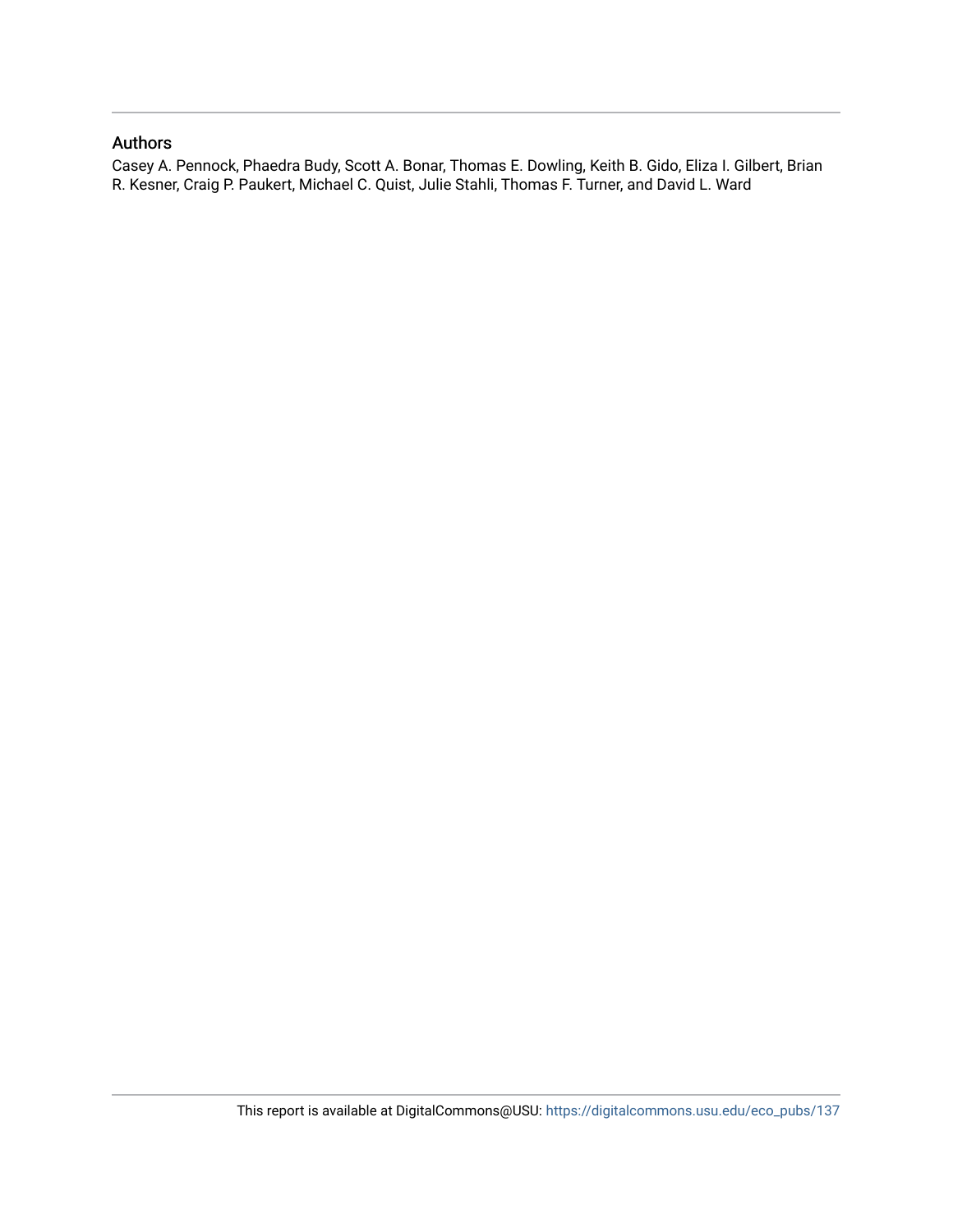**Assessment of potential augmentation and management strategies for Razorback Sucker** *Xyrauchen texanus* **in Lake Mead and Grand Canyon: A 2021 Science Panel Summary**



Science Panel Facilitators: Casey A. Pennock<sup>1</sup> and Phaedra Budy<sup>2,1</sup>

Expert Science Panel: Scott A. Bonar<sup>3</sup>, Thomas E. Dowling<sup>4</sup>, Keith B. Gido<sup>5</sup>, Eliza I. Gilbert<sup>6</sup>, Brian R. Kesner<sup>7</sup>, Craig P. Paukert<sup>8</sup>, Michael C. Quist<sup>9</sup>, Julie Stahli<sup>10</sup>, Thomas F. Turner<sup>11</sup>, and David L. Ward $12$ 

<sup>1</sup>Department of Watershed Sciences and The Ecology Center, Utah State University, Logan

<sup>2</sup>U.S. Geological Survey, Utah Cooperative Fish and Wildlife Research Unit, Utah State University, Logan

<sup>3</sup>U.S. Geological Survey, Arizona Cooperative Fish and Wildlife Research Unit, University of Arizona, Tucson

<sup>4</sup>Department of Biological Sciences, Wayne State University, Detroit, MI

<sup>5</sup>Division of Biology, Kansas State University, Manhattan, KS

<sup>6</sup>U.S. Fish and Wildlife Service, Ecological Services Office, Albuquerque, NM

 $7$ Marsh & Associates, LLC, Tempe, AZ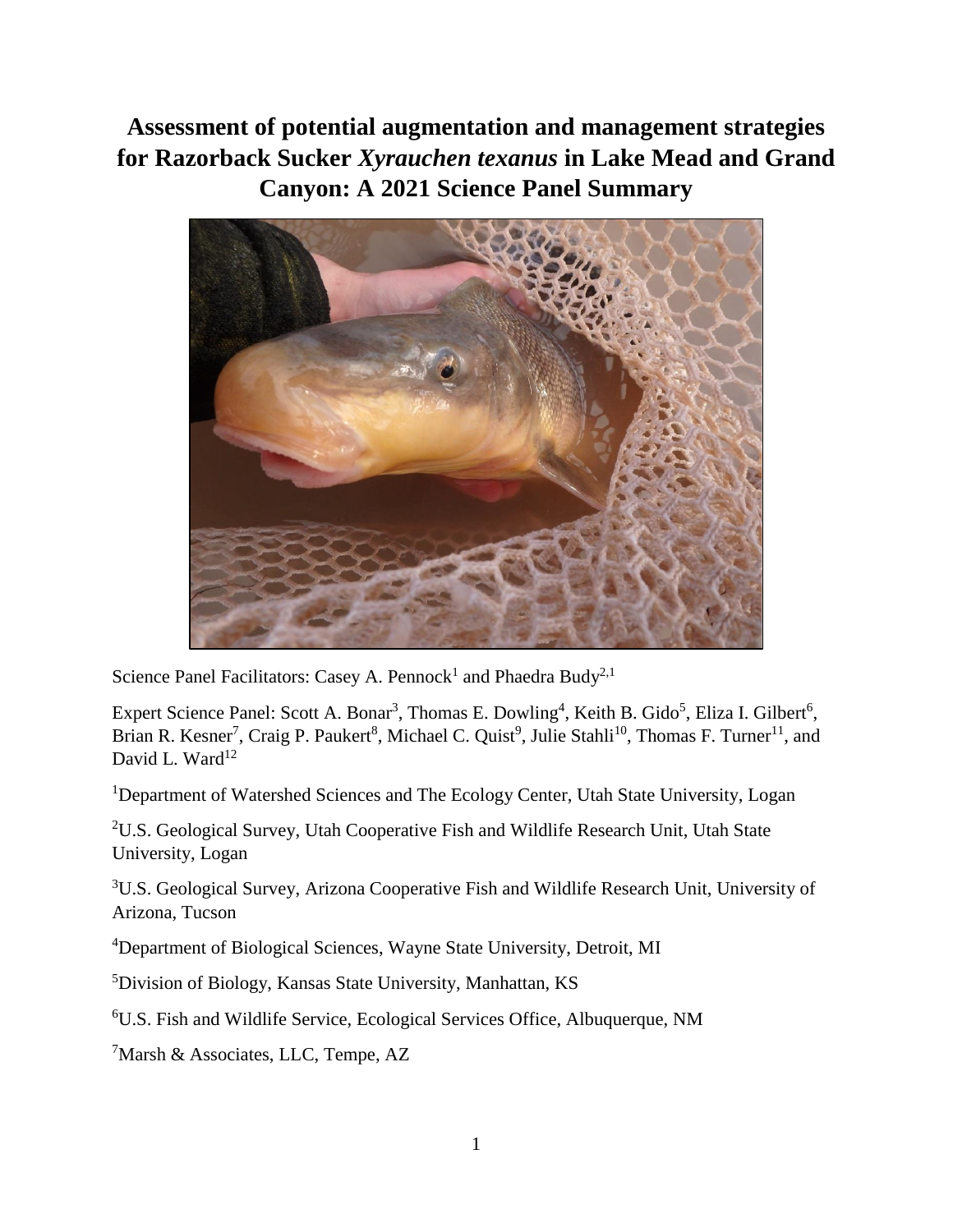<sup>8</sup>U.S. Geological Survey, Missouri Cooperative Fish and Wildlife Research Unit, University of Missouri, Columbia

<sup>9</sup>U.S. Geological Survey, Idaho Cooperative Fish and Wildlife Research Unit, University of Idaho, Moscow

<sup>10</sup>U.S. Fish and Wildlife Service, Colorado River Endangered Fish Recovery Program, Lakewood, CO

<sup>11</sup>Department of Biology and Museum of Southwestern Biology, University of New Mexico, Albuquerque

<sup>12</sup>U.S. Geological Survey, Southwest Biological Science Center, Grand Canyon Monitoring and Research Center, Flagstaff, AZ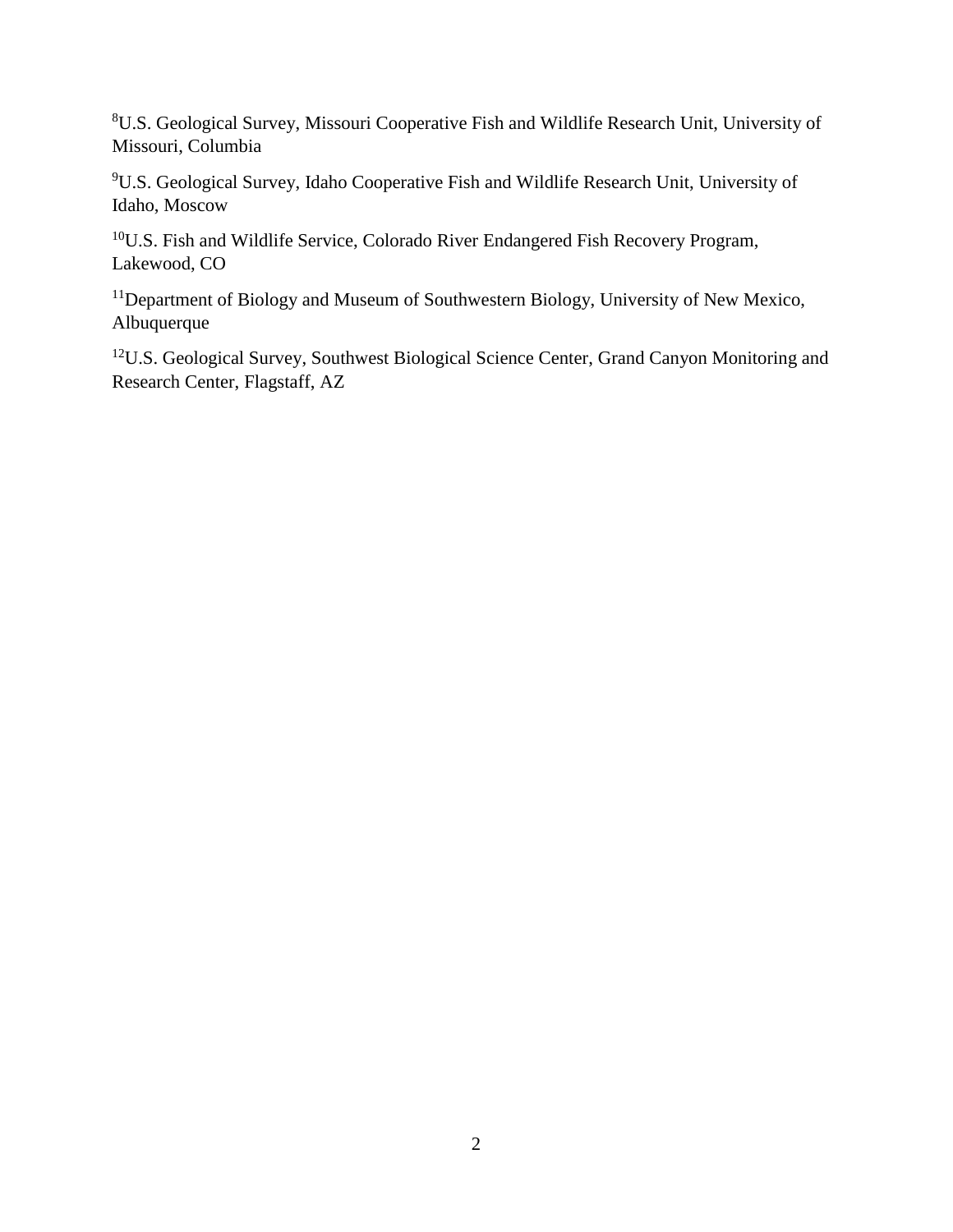#### **Suggested citation:**

Pennock, C. A., P. Budy, S. A. Bonar, T. E. Dowling, K. B. Gido, E. I. Gilbert, B. R. Kesner, C. P. Paukert, M. C. Quist, J. Stahli, T. F. Turner, and D. L. Ward. 2022. Assessment of potential augmentation and management strategies for Razorback Sucker *Xyrauchen texanus* in Lake Mead and Grand Canyon: A Science Panel Summary. UTCFWRU 2022 (3):1-31.

*Disclaimer: This summary does not represent an official agency finding or policy, nor does it represent the views of the agencies whose employees contributed to this product. The Expert Science Panelists were asked to provide their expert opinions based on available science which are summarized in this document.*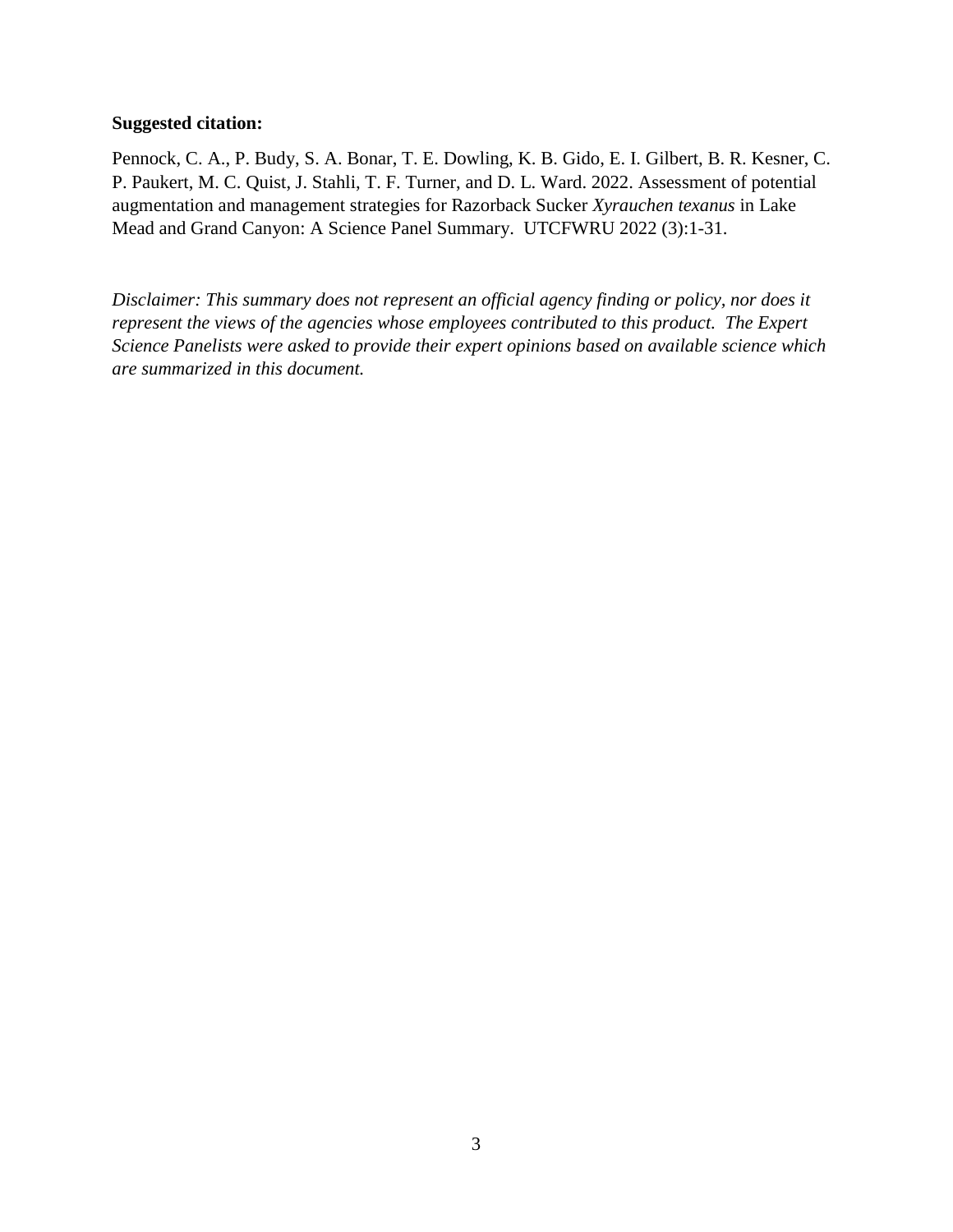#### **Acknowledgments**

<span id="page-5-0"></span>We would like to thank all of the researchers who presented data to the Expert Science Panel including: Brandon Albrecht and Ron Rogers (BIO-WEST, Inc.), Steve Platania (American Southwest Ichthyological Researchers, Inc.), Charles Yackulic (Grand Canyon Monitoring and Research Center), Dave Rogowski (Arizona Game and Fish Department), and Matt Bogaard (Kansas State University). We also thank Emily Omana Smith (National Park Service) for providing a thorough summary of previous science panels. Matt Bogaard and Nate Cathcart provided helpful editorial comments. The Science Panel process was supported by funding from the Bureau of Reclamation and the U.S. Fish & Wildlife Service.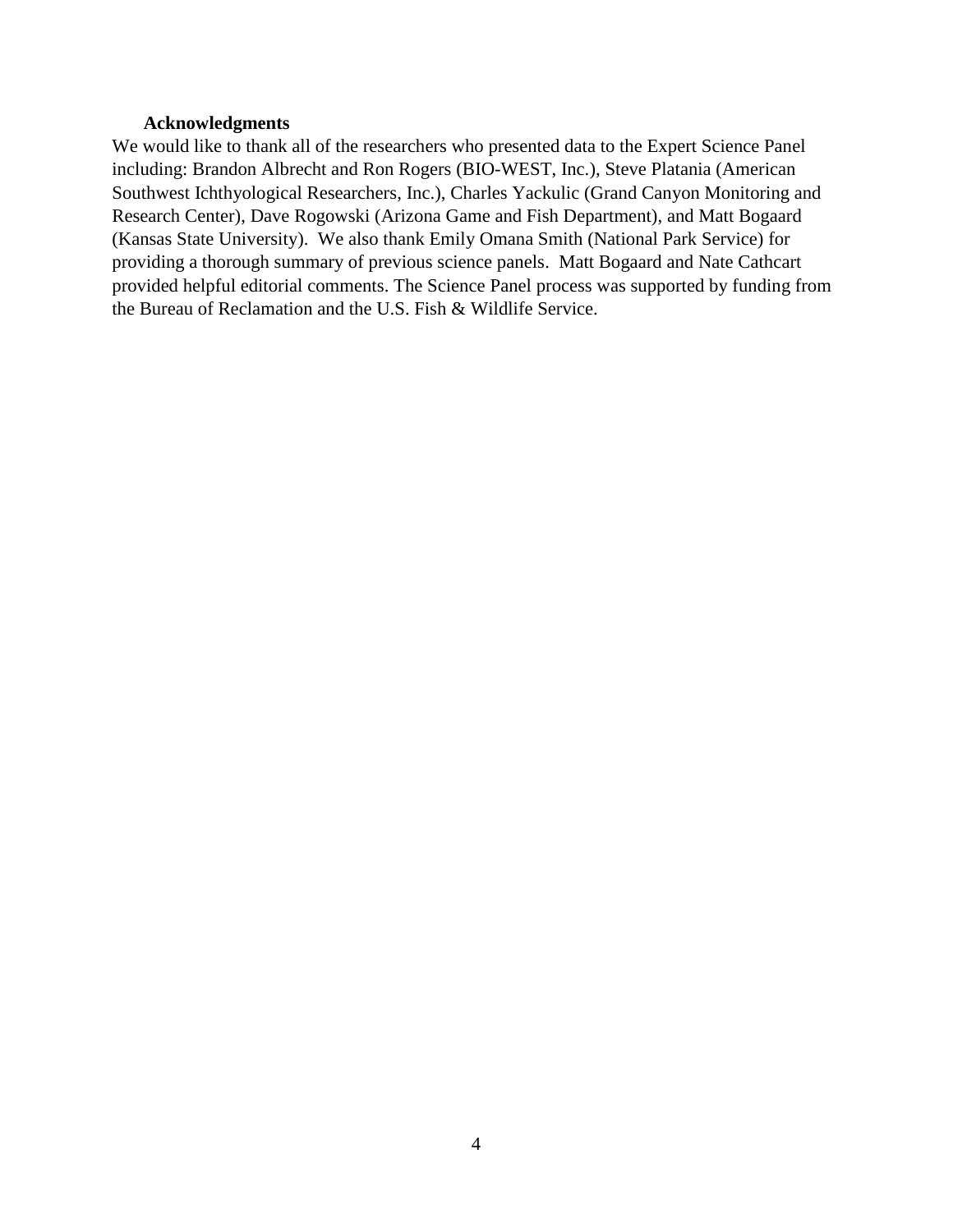## Contents

| 2.3 Summary of recommended management actions (Menu of management options),   |  |
|-------------------------------------------------------------------------------|--|
| 2.3.1 Recommended management actions (menu of management options) in order of |  |
|                                                                               |  |
|                                                                               |  |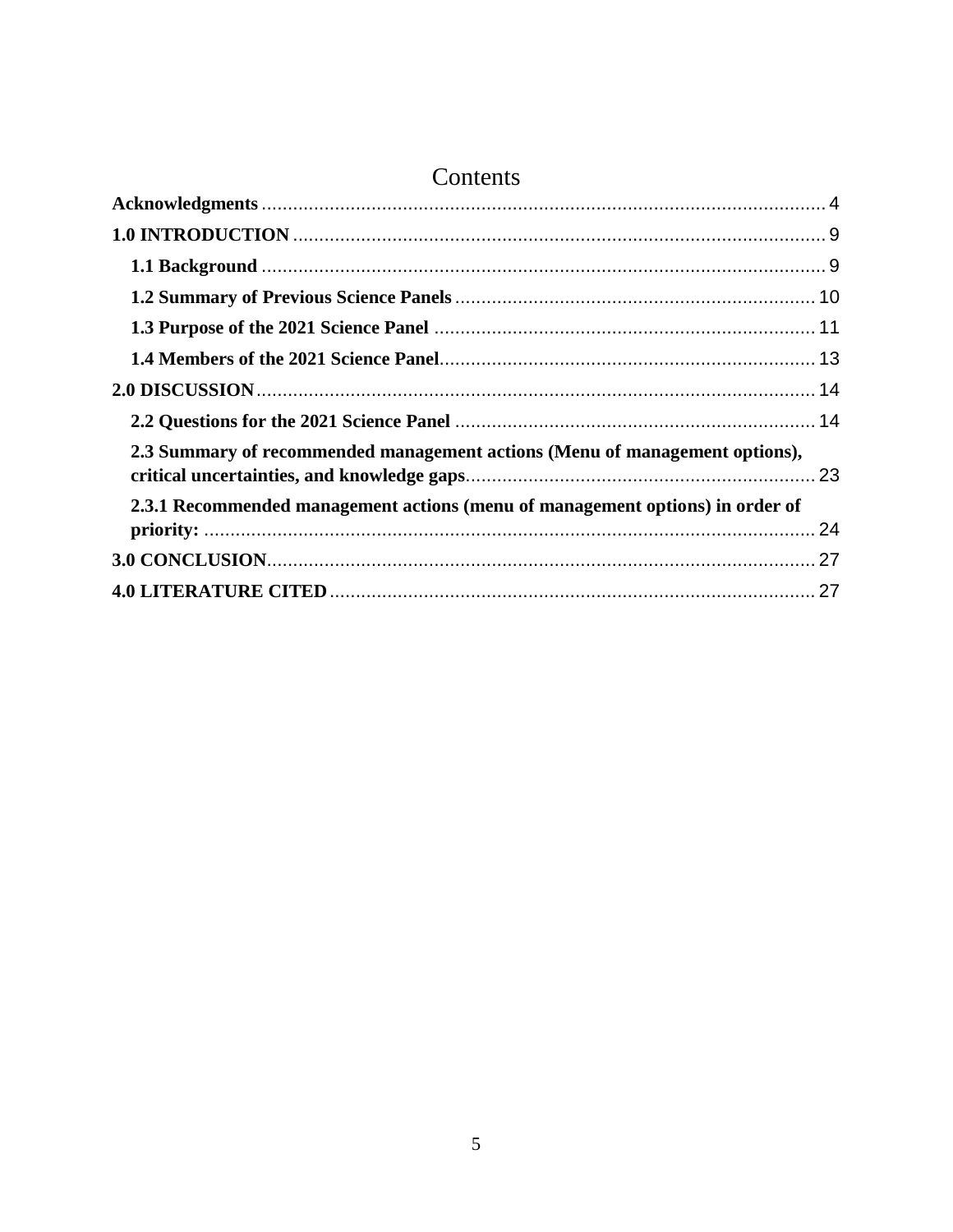#### **EXECUTIVE SUMMARY**

Razorback Sucker *Xyrauchen texanus* is a large-bodied, long-lived species endemic to the Colorado River Basin. This species historically ranged throughout the basin from the Colorado River delta in Mexico to Wyoming and Colorado. Currently, the species persists ,in a small portion of its historical range with the help of intensive management efforts including augmentation. Recruitment to adult life stages is extremely limited in the wild, but is documented consistently in Lake Mead. Research and monitoring efforts in Lake Mead are ongoing since 1996 and have recently expanded to include the Colorado River inflow area and portions of lower Grand Canyon. Despite evidence of recruitment, the current population size in Lake Mead and Grand Canyon is believed to be small (<400 adults based on long-term markrecapture data) and susceptible to stochastic effects. This raised interest in the potential to augment the population to prevent loss of genetic diversity and increase abundance and distribution in general, as well as explore recruitment bottlenecks. To address critical uncertainties surrounding this management option and to brainstorm other potential options, a Planning Committee and Steering Committee made up of representatives of state (Arizona, Nevada), tribal (Hualapai Tribe, Navajo Nation), and federal (Bureau of Reclamation, National Park Service, and U.S. Fish and Wildlife Service) management agencies convened an Expert Science Panel (ESP; 2021), to consider augmentation and management strategies for Razorback Sucker in Lake Mead and Grand Canyon. The purpose of this report is to summarize those findings.

The ESP considered the overarching question, *"Is the current population of Razorback Sucker in Lake Mead and Grand Canyon sustainable, and should it be augmented?"* The ESP also included many sub-questions specific to each area and potential sub-population. With regard to the current status of the population in Lake Mead, many on the ESP considered the current population numbers to be unsustainable over long time periods because of low population numbers, ongoing megadrought, and potential changes in reservoir water level management. However, there is large uncertainty in how this population will respond over the long-term. The likely small number of individuals contributing to spawning and lower genetic diversity relative to the Lake Mohave population is cause for concern because this could elevate genetic issues, such as inbreeding effects. The ESP hypothesized that while the limiting factors remain unknown, it appears likely to be predation by nonnative fish –this was identified as a critical uncertainty. Clarification was provided on how the minimum population viability number of 5,800 was originally arrived at in the Razorback Sucker Recovery Goals (USFWS 2002), and the ESP agreed that 5,800 fish is a reasonable starting goal. Other critical uncertainties included: 1) concern with the population being so small that it is hard to be confident in population estimates and trends, 2) hypotheses about factors/conditions contributing to successful recruitment are largely untested in the field, and 3) the effect of augmentation and genetic drift on potential local adaptation. Two-thirds of the ESP recommended experimental augmentation of Lake Mead to increase genetic diversity and bolster the small population size, but one-third of panelists thought augmentation should not occur because it would confound the ability to understand what factors are contributing to natural wild recruitment in Lake Mead.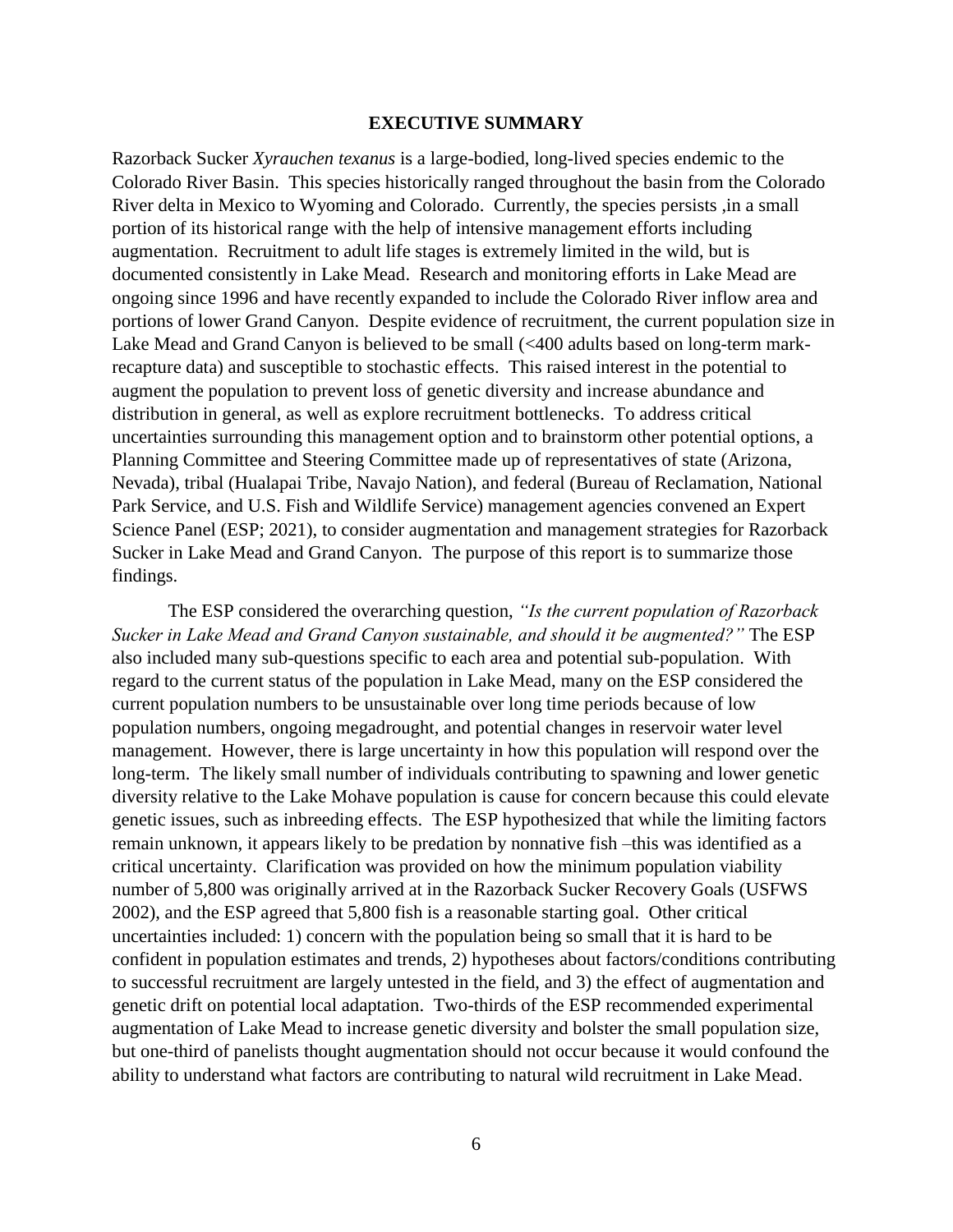With regard to the role that Grand Canyon plays in the greater metapopulation viability and dynamics, the ESP considers the populations of Razorback Sucker in Lake Mead and Grand Canyon to represent core (Lake Mead) and satellite (Grand Canyon) populations rather than a metapopulation, because currently Grand Canyon appears to be reliant on fish in Lake Mead moving upstream to recolonize. The Grand Canyon population could be contributing to the Lake Mead core population (e.g., via larvae drifting downstream), but this contribution is likely minimal because the number of adult fish in Grand Canyon appears low. In terms of conditions needed to establish and maintain a population in Grand Canyon, the ESP thought habitat improvements in the form of creating off-channel rearing habitats in western Grand Canyon may be necessary prior to augmentation in the mainstem Colorado River, and the ESP expressed concern that cold water temperatures in the mainstem might limit habitat suitability for all life stages of Razorback Sucker. Additional critical uncertainties for the Grand Canyon satellite population included adding to existing hybridization by abundant Flannelmouth Sucker with Razorback Sucker.

With regard to connectivity between Lake Mead and Grand Canyon, the ESP agreed that two-way connectivity seems limited, temporally variable, and (mostly) biased downstream based on data presented to the ESP. Upstream movement past Pearce Ferry Rapid seems limited under current flow conditions, while downstream movement is likely unimpeded. Critical uncertainties regarding connectivity included: 1) the suitability of spawning and rearing habitat in Grand Canyon, 2) the location of where Razorback Suckers are spawning in Grand Canyon, and 3) how future flow and reservoir conditions could impact connectivity between Lake Mead and Grand Canyon.

Logistically, if augmentation in Lake Mead were to occur, panelists in favor of augmentation recommended: 1) fish should be stocked in multiple locations to better understand if any site-specific features contribute to post-stocking survival, 2) the number of augmented fish should be 600 fish total per year, 300 from Lake Mead stock and 300 from Lake Mohave stock, 3) survival of augmented fish < 300 mm likely would be low but could improve our understanding of early life stage survival and recruitment bottlenecks, 4) all fish should be PITtagged and sampled for genetics prior to stocking, and 5) all additional information, such as length, weight, sex, source, etc., should be deposited in existing databases for the lower Colorado River basin (e.g., database maintained by Marsh & Associates). Lastly, the panel attempted to prioritize management activities based on the ideas presented above. Experimental augmentation (over 3 years) of Lake Mead and subsequent monitoring was deemed the top priority for the Lake Mead core population. Experimental augmentation of Grand Canyon tributaries using juvenile fish (100-150 mm total length) was the top priority identified for the Grand Canyon. The ESP also identified multiple knowledge gaps that should be addressed.

In summary, the ESP generally agreed if any augmentation is implemented it should be done on a limited basis and in an experimental framework to allow critical uncertainties to be addressed. However, some panelists questioned the urgency of needing to augment because augmenting the population could confound the ability to determine what is allowing recruitment of wild fish to occur in Lake Mead, but nowhere else. If augmentation were to occur, the goals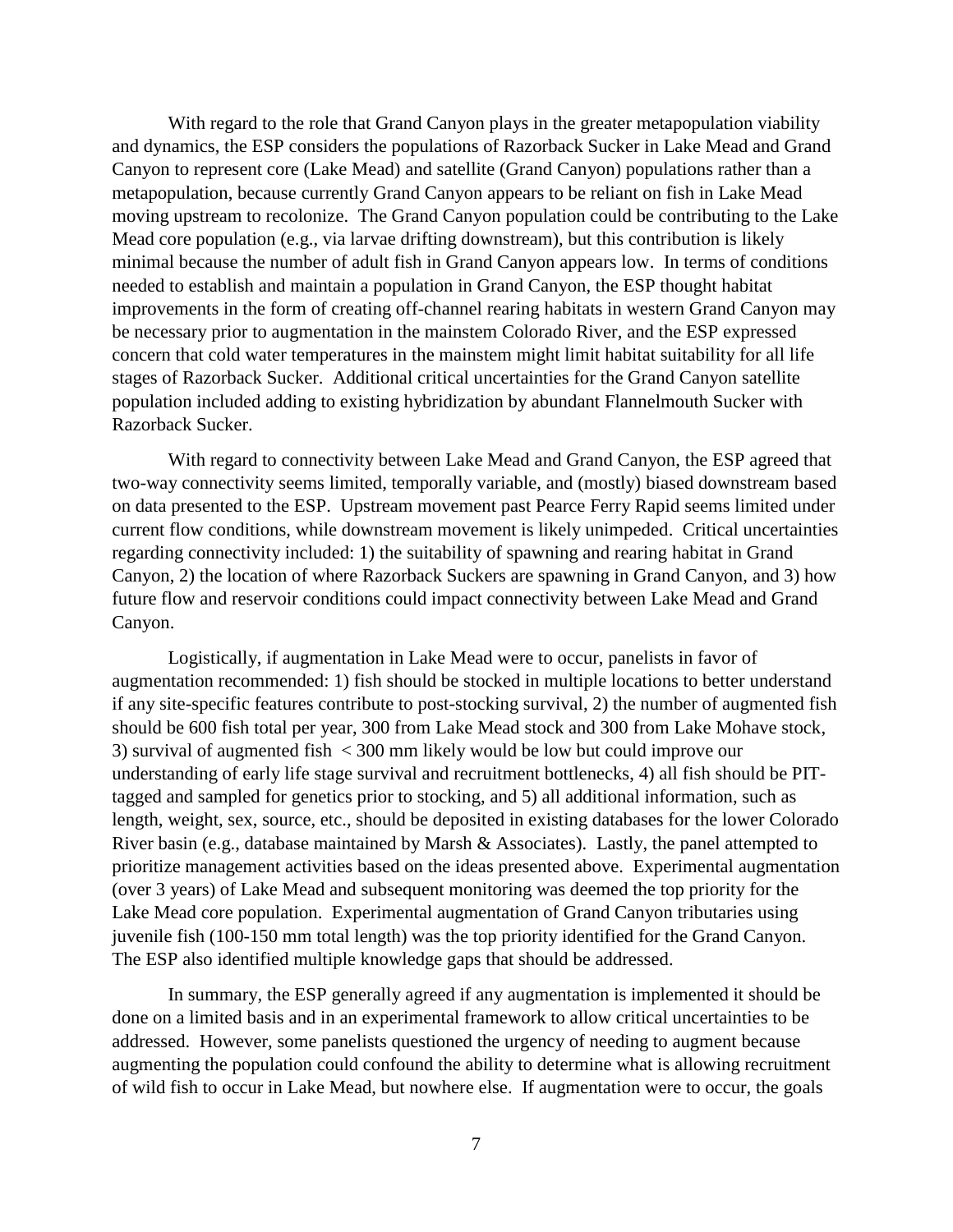of augmentation should be to alleviate potential negative genetic consequences of a small population while maximizing the potential to fill in critical knowledge gaps pertaining to Razorback Sucker early life history and recruitment in Lake Mead and Grand Canyon. There was complete consensus by the ESP that augmentation efforts should not turn into into a sustained stocking program.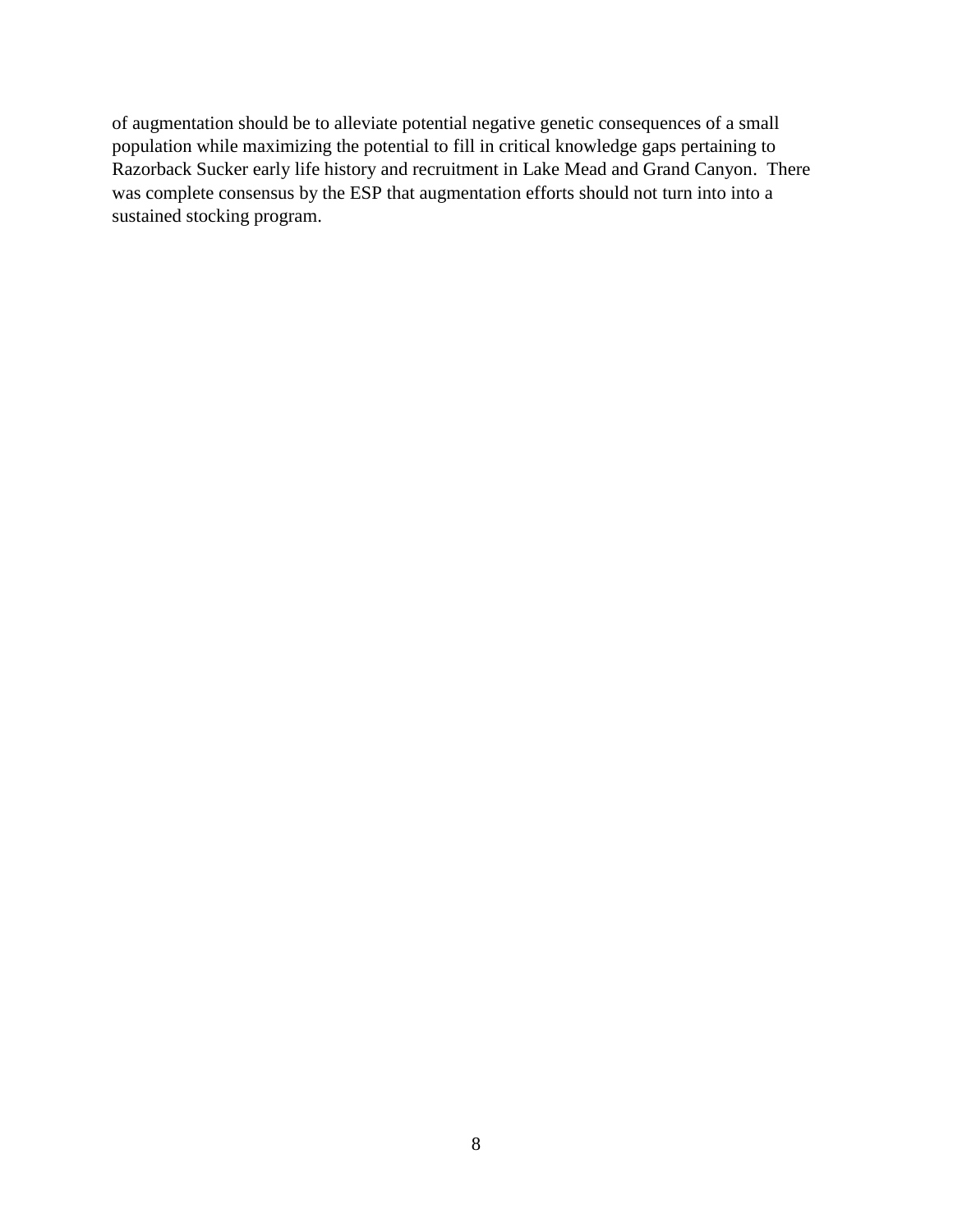#### **1.0 INTRODUCTION**

#### <span id="page-10-1"></span><span id="page-10-0"></span>**1.1 Background**

Razorback Sucker *Xyrauchen texanus* is a large-bodied, long-lived species endemic to the Colorado River basin. This species historically ranged throughout the basin from the Colorado River delta to Wyoming and Colorado (Minckley et al. 1991). Currently, the species persists , in a small portion of its historical range with the help of intensive management efforts including augmentation (Schooley and Marsh 2007; Marsh et al. 2015; Franssen et al. 2021).

Although spawning is common, recruitment to adult life stages is extremely limited in the wild, and is documented most consistently in Lake Mead despite abundant nonnative predators (Albrecht et al. 2010; Albrecht et al. 2017). Factors hypothesized to contribute to recruitment success in Lake Mead include turbid river inflows and submerged vegetation, which might provide cover to Razorback Sucker and limit predation by nonnative fishes (Albrecht et al. 2010). Historically, there were limited captures of Razorback Sucker in the Grand Canyon, leading scientists to believe the species was extirpated since the mid-1990s (U.S. Bureau of Reclamation 2017). However, researchers documented the presence of Razorback Sucker larvae in 2014 and 2015 (Kegerries et al. 2017), suggesting the species was spawning in the Grand Canyon.

As water levels recede in Colorado River basin reservoirs, connectivity between reservoirs and upstream river habitats becomes severed. Declines in reservoir water level, combined with years of sediment deposition at river-reservoir inflows, is leading to the formation of impediments or complete barriers to fish movement, such as Pearce Ferry Rapid on the Colorado River upstream of Lake Mead and the Piute Farms Waterfall on the San Juan River upstream of Lake Powell (Cathcart et al. 2018). Razorback Suckers congregate at river-reservoir inflows in Lake Mead and Lake Powell (Albrecht et al. 2017; Pennock et al. 2021), and display different movement strategies whereby some fish remain in the reservoir while others make upstream movements during spawning season and later in summer (Cathcart et al. 2018; Pennock et al. 2020a; Bogaard 2021). This species can be highly mobile. For example, some Razorback Suckers captured in Lake Powell were later detected on PIT tag antennas 600 km upstream in the Green River (Pennock et al. 2020b). While movement barriers at river-reservoir inflows might prevent upstream movement of nonnative fishes from reservoirs, these barriers also prevent movement of Razorback Sucker and other native fishes into upstream rivers to access spawning and other potentially important habitats (Pennock et al. 2020b; Bogaard 2021).

Research and monitoring efforts in Lake Mead are ongoing since 1996 and in 2010 expanded to include the Colorado River inflow area and portions of lower Grand Canyon. Despite evidence of recruitment, the current population size in Lake Mead and Grand Canyon is believed to be less than 400 individuals and susceptible to stochastic effects (Rogers et al. 2019). Historically, populations of Razorback Sucker in Lake Mohave and Lake Mead overlapped considerably in genetic structure (Dowling et al. 1996; Dowling et al. 2012a); currently, fish in Lake Mead have lower genetic variation and a lower effective population size than fish in Lake Mohave (T. Dowling, personal communication; Dowling et al. 2012b). This has raised interest in the potential to augment the population to reduce negative genetic effects of a small population (i.e.,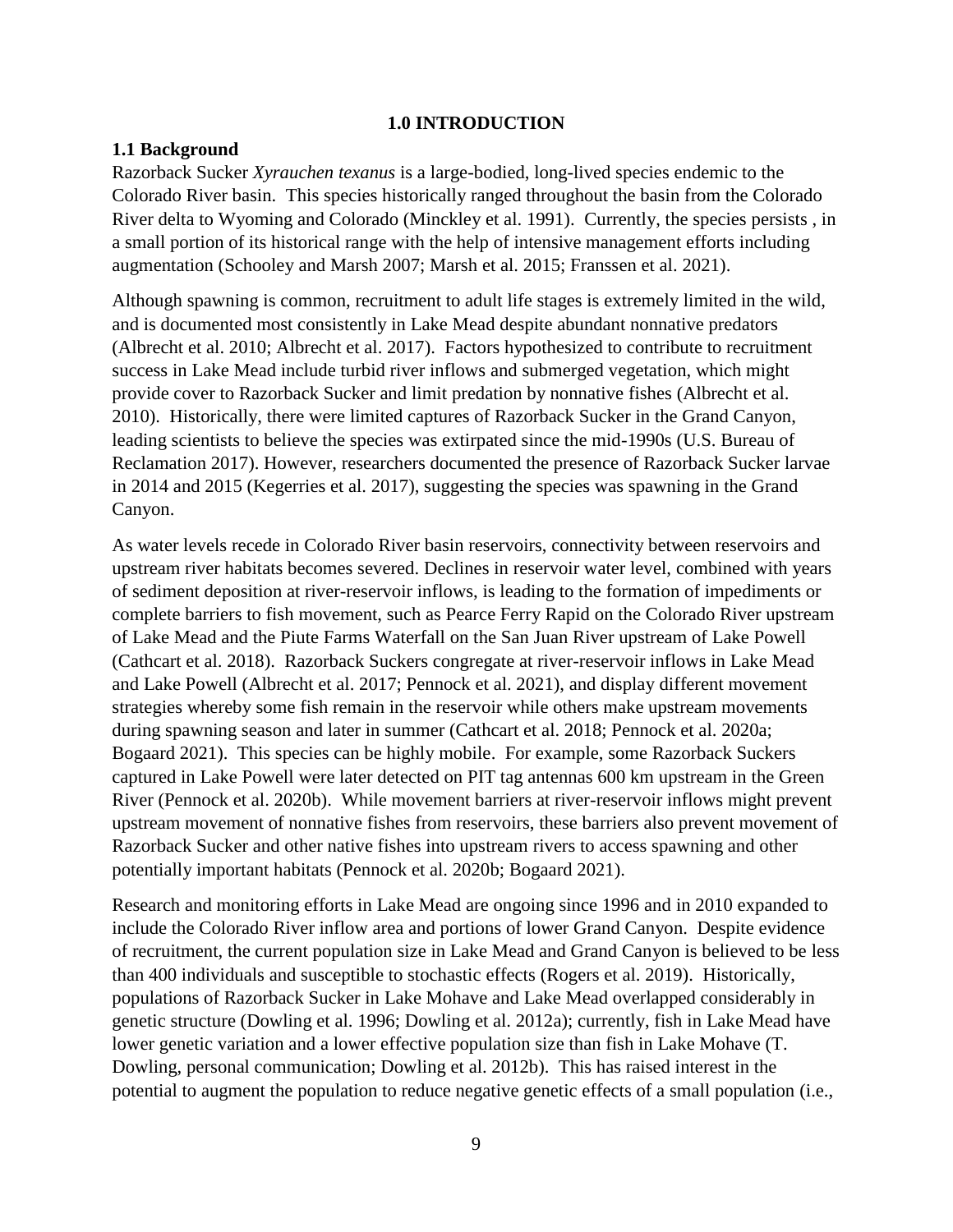inbreeding effects) and increase abundance and distribution in general, as well as explore recruitment bottlenecks (USFWS 2007; Dowling et al. 2012a,b). For the purposes of this report, augmentation is defined as the intentional movement and release of fish into an existing population, and is synonymous with the terms reinforcement, supplementation, and restocking (e.g., IUCN/SSC 2013). To address critical uncertainties surrounding this management option and brainstorm additional options, a Steering Committee made up of representatives of state (Arizona, Nevada), tribal (Hualapai Tribe, Navajo Nation), and federal (Bureau of Reclamation, National Park Service, and U.S. Fish and Wildlife Service) management agencies convened an Expert Science Panel (ESP) to consider augmentation and management strategies for Razorback Sucker in Lake Mead and Grand Canyon. The purpose of this report is to summarize those findings.

#### <span id="page-11-0"></span>**1.2 Summary of Previous Science Panels**

A Science Panel was convened in 2010 to develop three independent reports consisting of 1) habitat use of Razorback Sucker throughout the Colorado River system (Valdez et al. 2012a), 2) potential habitat for Razorback Sucker in lower Grand Canyon and the Colorado River inflow to Lake Mead (Valdez et al. 2012b), and 3) an augmentation strategy for Razorback Sucker in lower Grand Canyon (Valdez et al. 2012c). The 2010 Science Panel suggested continuing monitoring and research on Razorback Sucker throughout Lake Mead and at the Colorado River inflow, not to force augmentation of Lake Mead, to integrate all information on fish and the food base in Grand Canyon and the Colorado River inflow, and to expand fish surveys for Razorback Sucker in lower Grand Canyon, including larval fish surveys to identify if spawning was occurring.

In 2017, a second Science Panel was convened to review the ongoing work focused on Razorback Sucker in Lake Mead and Grand Canyon, revisit recommendations made by the 2010 Science Panel, and reassess if augmentation of Lake Mead and Grand Canyon should take place (U.S. Bureau of Reclamation 2017). The 2017 Science Panel recommended Razorback Sucker monitoring and research in Lake Mead and the Colorado River inflow should continue and was providing important baseline data. The 2017 Science Panel also identified ongoing knowledge gaps pertaining to the status of the Lake Mead population and the number of fish contributing to spawning and integration of data on fish and the food base in Grand Canyon and the Colorado inflow. The 2017 Science Panel recommended that concerted efforts should begin to collect samples for genetic evaluation and continue to collect fin clips from adults, but once again the panel did not recommend augmentation of Lake Mead, the Colorado River inflow, or Grand Canyon.

Following recommendations of both previous science panels, monitoring efforts for adults and larval Razorback Sucker continue in Lake Mead and Grand Canyon. Both previous science panels identified the need to integrate data on fish and the food base in Grand Canyon and the Colorado River inflow to Lake Mead, but we are unaware of any efforts to address this knowledge gap. Samples continue to be collected for genetic evaluation including larval fish and fin clips from adults. Whereas both previous science panels recommended against augmenting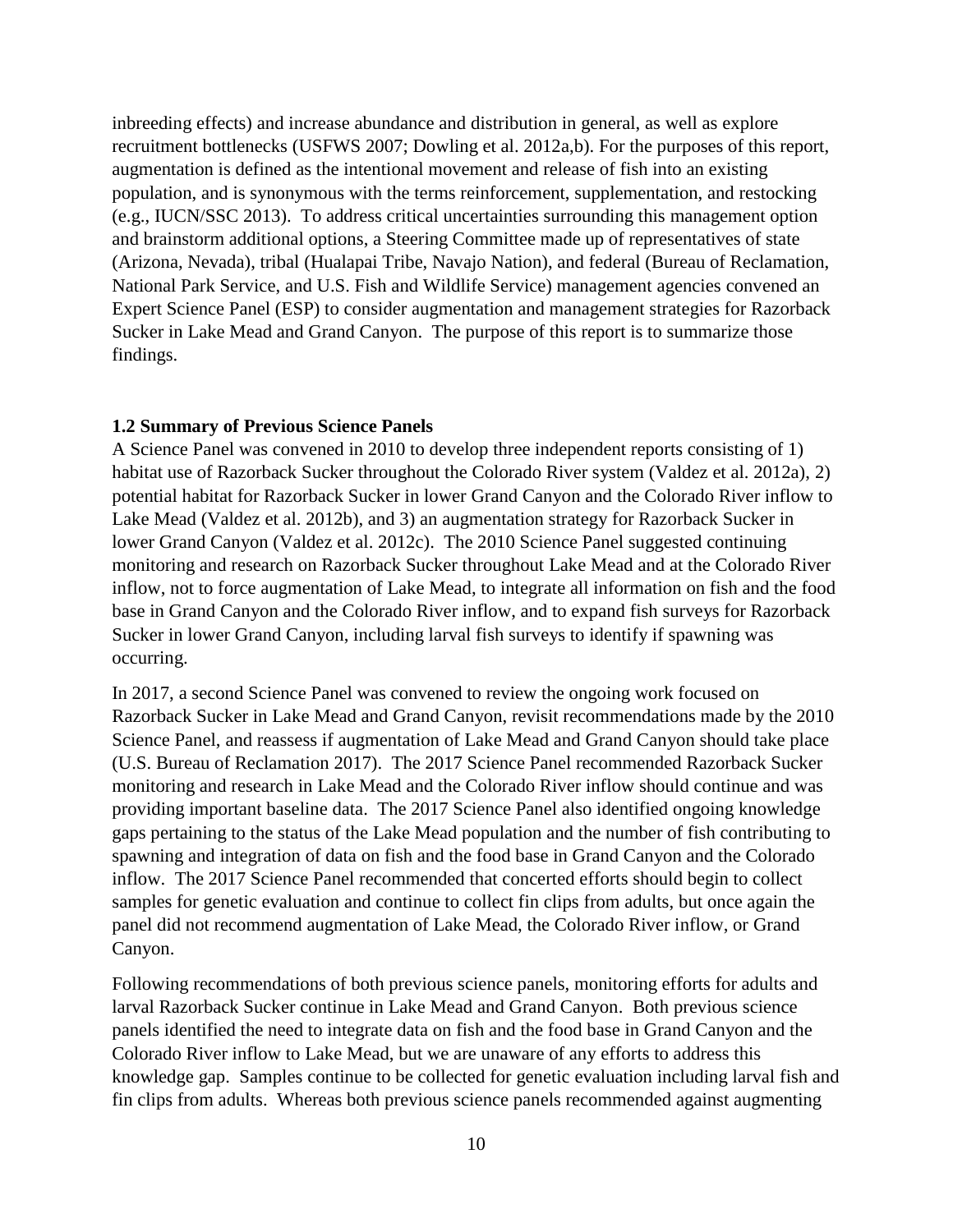Razorback Sucker in Lake Mead or Grand Canyon, more recent genetic analyses suggest a small effective population size and concerns of inbreeding effects (T. Dowling, Wayne State University, unpublished data), and long-term mark-recapture data suggests a relatively small population size (<400 adults; Rogers et al. 2019); although, the population size appears to have increased since the mid-1990s (BIOWEST, Inc., and C. Pennock, Utah State University, unpublished data).

#### <span id="page-12-0"></span>**1.3 Purpose of the 2021 Science Panel**

This Expert Science Panel (ESP) was convened in December 2021 to consider augmentation and management strategies for Razorback Sucker in Lake Mead and Grand Canyon. The ESP was presented available information in the form of a summary of relevant literature, past science panel reports, and data presentations (Table 1) from research and monitoring projects in Lake Mead and Grand Canyon and the opportunity for long, open discussions among panelists.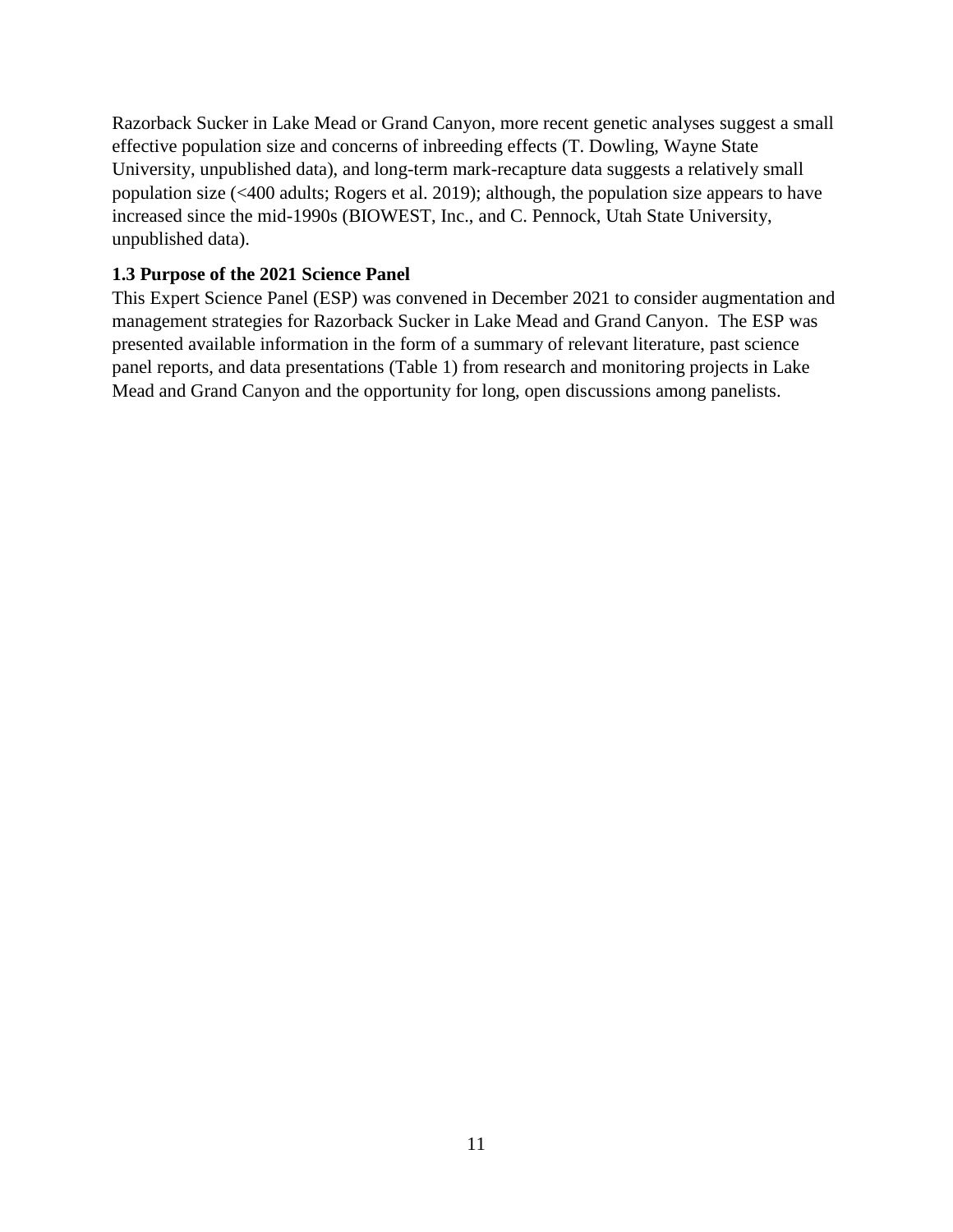| Table 1: List of data presentations provided to the 2021 Expert Science Panel. |  |  |  |  |
|--------------------------------------------------------------------------------|--|--|--|--|
|--------------------------------------------------------------------------------|--|--|--|--|

| Presenter & affiliation                                       | Presentation title                                                  |
|---------------------------------------------------------------|---------------------------------------------------------------------|
| Julie Stahli, U.S. Fish and Wildlife Service                  | Brief overview of recovery plan and goal development for Razorback  |
|                                                               | Sucker                                                              |
| Brandon Albrecht & Ron Rogers, BIO-WEST, Inc.                 | Long-term monitoring in Lake Mead and Grand Canyon                  |
| Steve Platania, American Southwest Ichthyological Researchers | Larval fish monitoring in lower Grand Canyon                        |
| Charles Yackulic, Grand Canyon Monitoring and Research Center | Monitoring of western Grand Canyon and potential changes in habitat |
| Dave Rogowski, Arizona Game and Fish Department               | Fish assemblage monitoring in western Grand Canyon and above and    |
|                                                               | below Pearce Ferry Rapid                                            |
| Thomas Dowling, Wayne State University                        | Current genetic status and trends in razorback sucker in Lake Mead  |
|                                                               | and Grand Canyon                                                    |
| Matt Bogaard, Kansas State University                         | Razorback Sucker movement behavior in river-reservoir inflows of    |
|                                                               | Lake Powell                                                         |
| Casey Pennock, Utah State University                          | Demographics and population viability analysis of Lake Mead         |
|                                                               | <b>Razorback Sucker</b>                                             |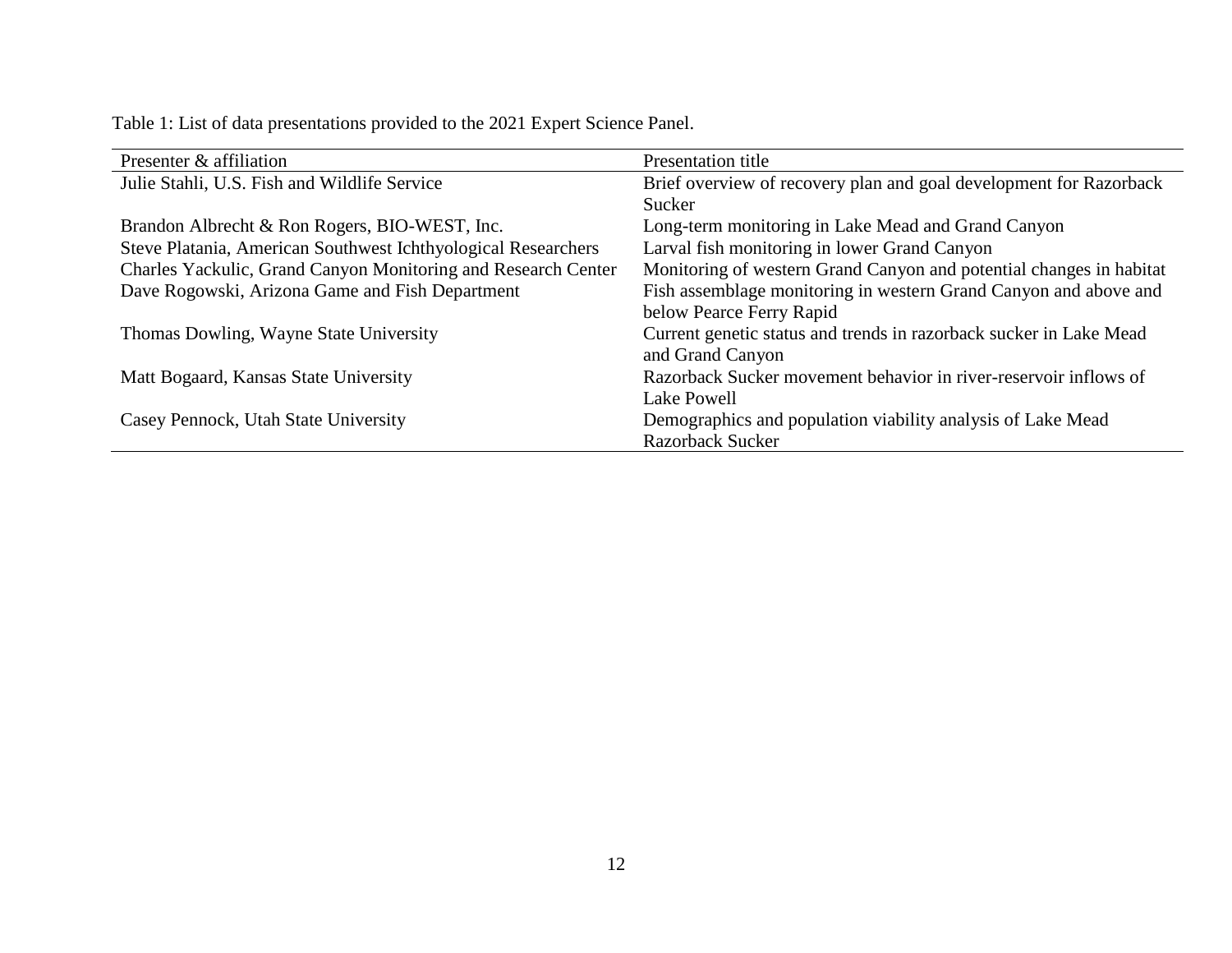#### <span id="page-14-0"></span>**1.4 Members of the 2021 Science Panel**

A list of prospective panelists was compiled by a Steering Committee consisting of representatives from federal, state, and tribal agencies with direct management responsibilities of Lake Mead and Grand Canyon, including from Bureau of Reclamation, National Park Service, U.S. Fish and Wildlife Service, Arizona Game and Fish Department, Nevada Department of Wildlife, Navajo Nation, and Hualapai Tribe. Prospective panelists were selected based on their subject matter expertise and availability. It was desirable to have experts with a diversity of experience and expertise in the lower and upper sub-basins of the Colorado River system. Additionally, some panelists with extensive knowledge and experience in large-river fish conservation, management and research, but with active research programs focused outside of the Colorado River basin, were chosen to provide an independent, outside perspective. Members of the science panel, steering committee and Utah State University scientists involved in this project are listed in Table 2.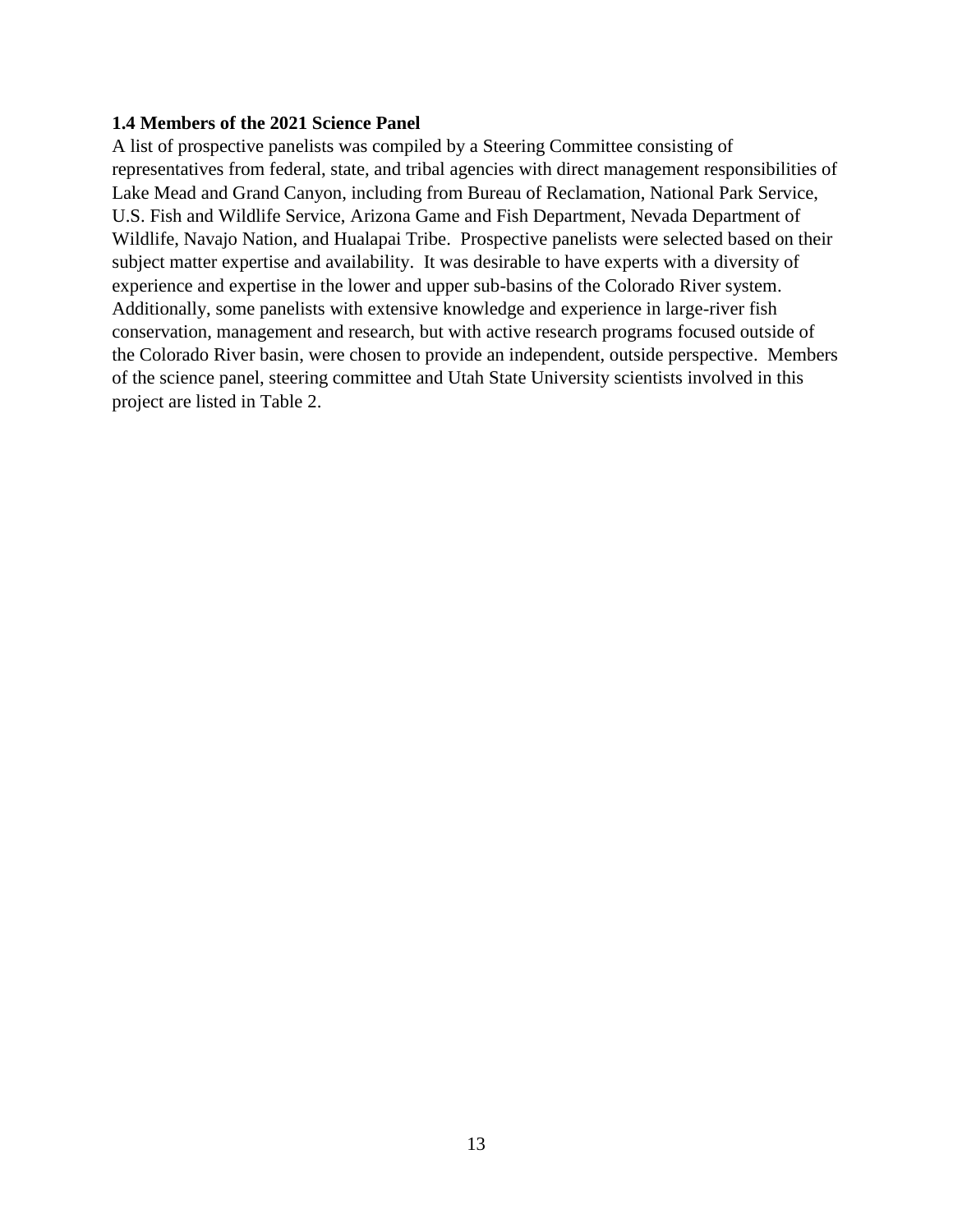Table 2: Experts serving on the Science Panel associated with the assessment of Razorback Sucker in Lake Mead and Grand Canyon, Steering Committee members (alphabetical order) from resource management agencies that guided the formation of the Science Panel, and scientists from Utah State University that facilitated the project.

| <b>Science Panel</b>      | <b>Affiliation</b>                                             |
|---------------------------|----------------------------------------------------------------|
| <b>Scott Bonar</b>        | U.S. Geological Survey, Arizona Cooperative Fish and Wildlife  |
|                           | Research Unit & University of Arizona                          |
| <b>Thomas Dowling</b>     | <b>Wayne State University</b>                                  |
| Keith Gido                | Kansas State University                                        |
| Eliza Gilbert             | U.S. Fish and Wildlife Service                                 |
| <b>Brian Kesner</b>       | Marsh & Associates LLC                                         |
| Craig Paukert             | U.S. Geological Survey, Missouri Cooperative Fish and Wildlife |
|                           | Research Unit & University of Missouri                         |
| Michael Quist             | U.S. Geological Survey, Idaho Cooperative Fish and Wildlife    |
|                           | Research Unit & University of Idaho                            |
| Julie Stahli              | U.S. Fish and Wildlife Service                                 |
| <b>Thomas Turner</b>      | University of New Mexico                                       |
| David Ward                | U.S. Geological Survey, Southwest Biological Science Center    |
| <b>Steering Committee</b> |                                                                |
| <b>Winkie Crook</b>       | Hualapai Tribe                                                 |
| <b>Chase Ehlo</b>         | U.S. Fish and Wildlife Service                                 |
| Sky Hedden                | Arizona Game and Fish Department                               |
| Mark McKinstry            | <b>Bureau of Reclamation</b>                                   |
| Emily Omana Smith         | <b>National Park Service</b>                                   |
| <b>Brandon Senger</b>     | Nevada Department of Wildlife                                  |
| Jim Stolberg              | <b>Bureau of Reclamation</b>                                   |
| Kim Yazzie                | Navajo Nation                                                  |
| <b>Facilitators</b>       |                                                                |
| Phaedra Budy              | U.S. Geological Survey, Utah Cooperative Fish and Wildlife     |
|                           | Research Unit & Utah State University                          |
| Casey Pennock             | <b>Utah State University</b>                                   |

#### **2.0 DISCUSSION**

#### <span id="page-15-1"></span><span id="page-15-0"></span>**2.2 Questions for the 2021 Science Panel**

Below is a summary of ESP answers and discussion of questions presented by the Steering Committee. At the end is a "Menu of Management Options" the ESP was asked to discuss and develop, and largely summarizes the ESP's recommendations on future management actions.

#### **Overarching question: Is the current population of Razorback Sucker in Lake Mead and Grand Canyon sustainable, and should it be augmented?**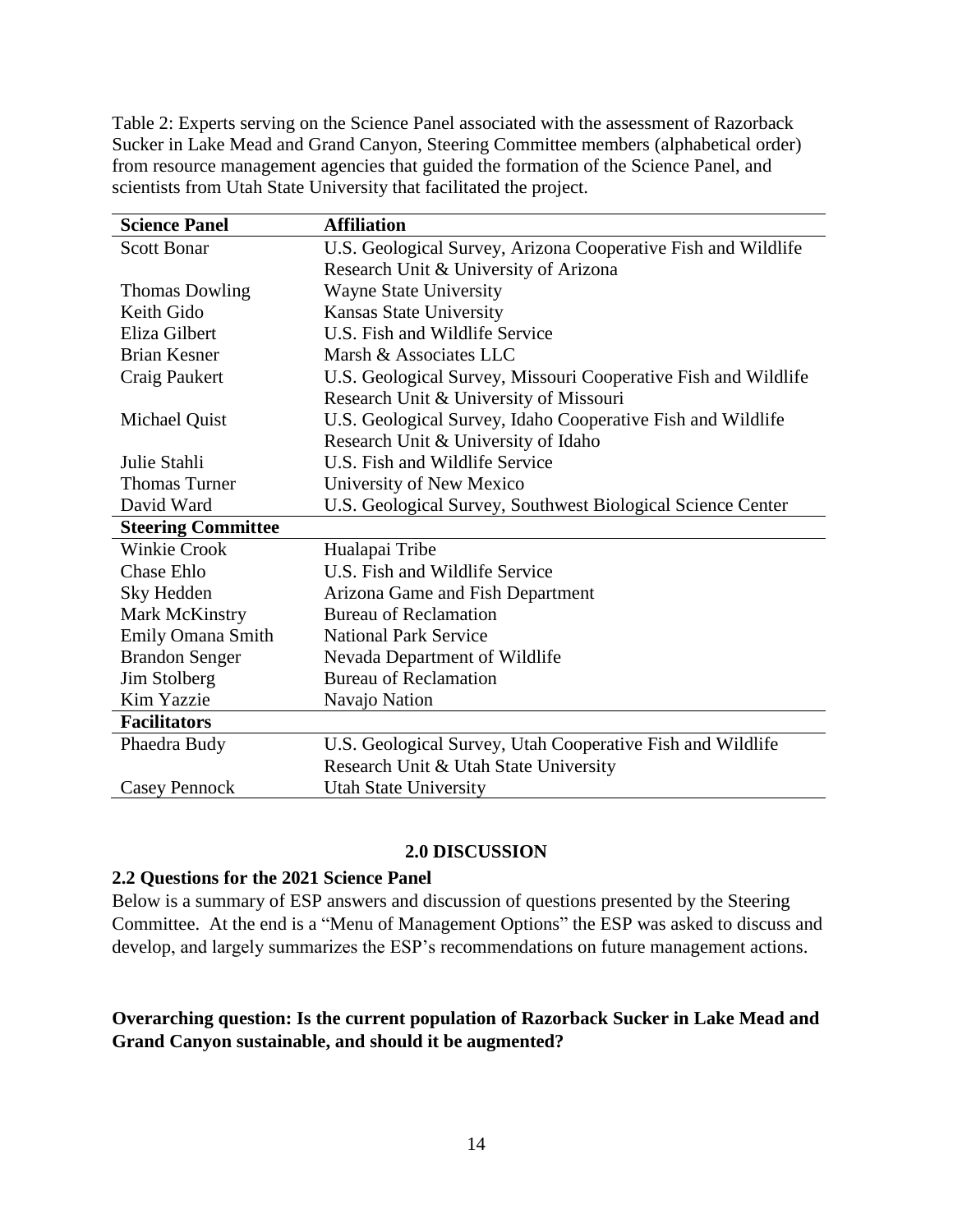#### **Lake Mead focused questions**

#### **What is the current status of the population(s) in Lake Mead and Grand Canyon?**

The majority of the ESP considered the current population numbers to be unsustainable over the long-term. The likely small number of individuals contributing to spawning is cause for concern because this could lead to reduced genetic diversity compared to a larger population of spawning adults, such as the population in Lake Mohave. Estimates of the effective population size range from 81-287 females in samples from 2014-2019 (T. Dowling, Wayne State University, unpublished data). These estimates are an order of magnitude lower than estimates in Lake Mohave over the same time period.

A few members of the ESP thought some of the data suggests the population increased since the mid-1990s, although slightly and with large uncertainty (Figure 1). It is unknown what is limiting the population; although, some members of the ESP suggested it is unequivocally predation by nonnative fish as the species will recruit in lentic habitats devoid of predators. This was identified as a critical uncertainty to be addressed.



Figure 1: Model-averaged population size estimates for Razorback Sucker captured at five study areas across Lake Mead. The number of areas sampled increased over time (Rogers et al. 2019). Error bars represent 95% confidence intervals. Detections from submersible or shore-based passive integrated transponder (PIT) antennas were included from 2016-2021.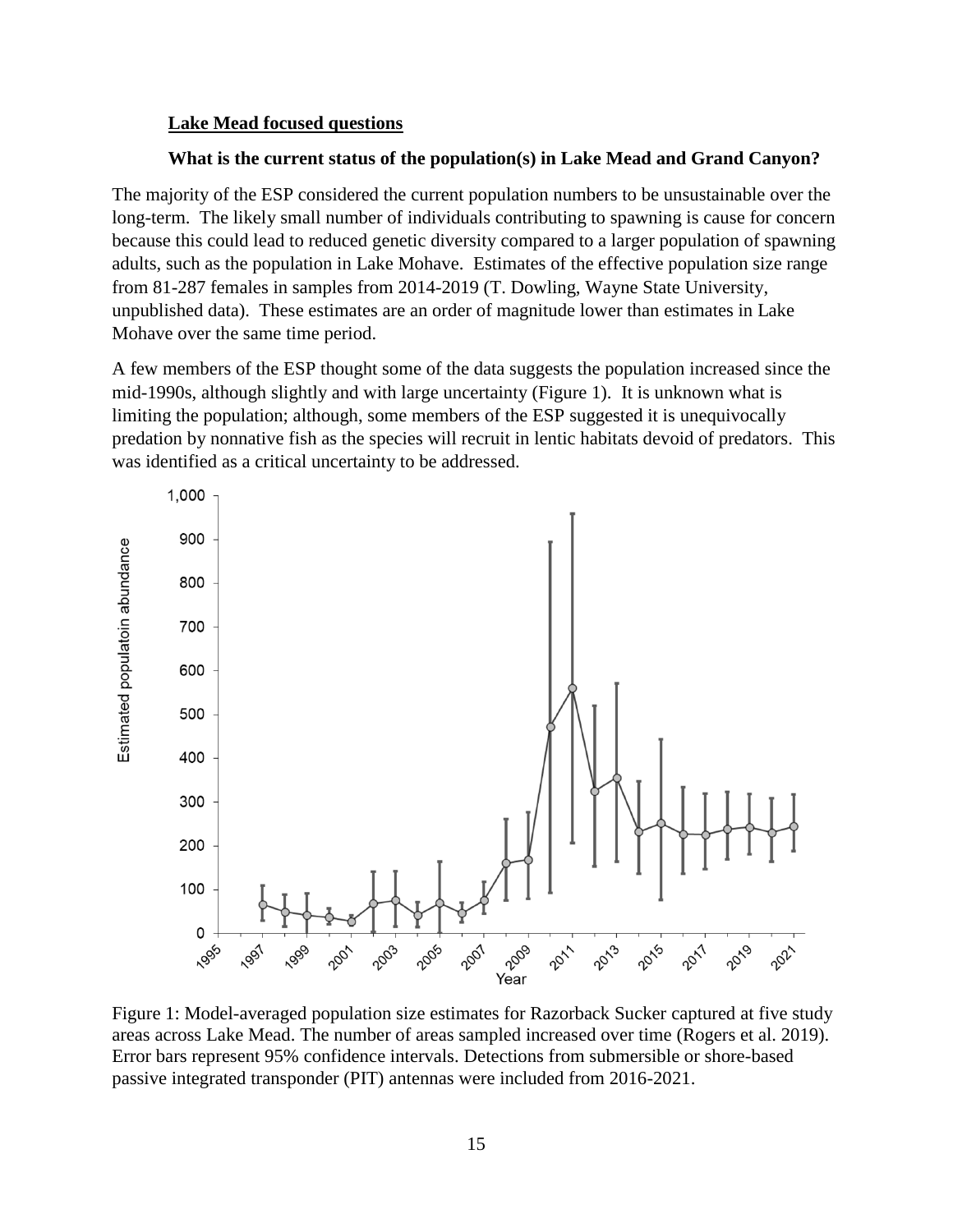*Discussion points:* There was thorough discussion about the current status and sustainability of the Lake Mead population. Some panelists questioned the urgency of augmenting a population that appears to be doing something no other population is doing in the Colorado River basin recruiting to adulthood in consistently detectable numbers. While the ESP was generally in agreement the population seems to be able to sustain itself around 200-500 fish in the short-term with some recruitment and longevity of the species, there is much uncertainty about longer-term dynamics of this population. The lack of small Razorback Suckers (<200 mm) in capture efforts was raised as a red flag, and there was discussion about sampling bias. Age-structure data provided by BIO-WEST suggest there is some consistent, but low-level recruitment occurring. The ESP also inquired about the goal of potential augmentation. If the goal is to learn precisely what the limiting factor is for Razorback Sucker in Lake Mead, then augmentation could confound the ability to identify drivers of natural recruitment. For example, untagged Razorback Sucker are captured in the inflow areas to Lake Powell, but the proportion of untagged to stocked, tagged fish either matches that from upstream rivers (e.g., tag loss; Zelasko et al. 2010), or age estimates of untagged fish overlap with year classes of hatchery fish being stocked without PIT-tags (e.g., San Juan River inflow; Furr 2016; Pennock et al. 2020). If the goal is to alleviate genetic and demographic concerns of a small population, then augmentation should be considered, but at low levels. If the goal is to achieve the stated recovery goal of 5,800 fish (e.g., USFWS 2002) as quickly as possible, then augmentation would be necessary because the population will likely not increase to this abundance on its own without identifying and alleviating limiting factors. There was further discussion about tradeoffs of learning precisely what is limiting the population versus reaching a recovery goal of 5,800 fish, both options have repercussions. For instance, if augmenting confounds the ability to determine limiting factors to Razorback Sucker in Lake Mead, then that opportunity would be lost. Augmenting the population is not likely to lead to a self-sustaining population without alleviating limiting factors. Some panelists expressed concern if augmentation is the only management strategy and suggested any augmentation should be combined with additional management actions (e.g., habitat improvement, predator control; *see section 2.3.1 below*). This is because augmentation alone does not address factors that limit recruitment in the wild.

#### **Is the current level of 5,800 fish a suitable starting goal towards recovery?**

Clarification was provided on how the number 5,800 was originally arrived at in the Razorback Sucker Recovery Goals (USFWS 2002). The number of 5,800 fish is based on an evolutionarily argued basis on how large a population theoretically needs to be to maintain itself with environmental perturbations, and not based on any system's carrying capacity per se. The goal of 5,800 fish was meant to be interpreted as the effective number of breeders, not a census target.

The ESP agreed that 5,800 sexually mature fish is a reasonable starting goal.

*Discussion points:* The ESP discussed how the number 5,800 was determined as well as past efforts to estimate recovery goals. The Lake Mohave program was discussed, where current population estimates are just over 5,000 fish, so getting to 5,800 fish would be difficult. As part of efforts in Lake Mohave, the Lower Colorado River Multi-Species Conservation Program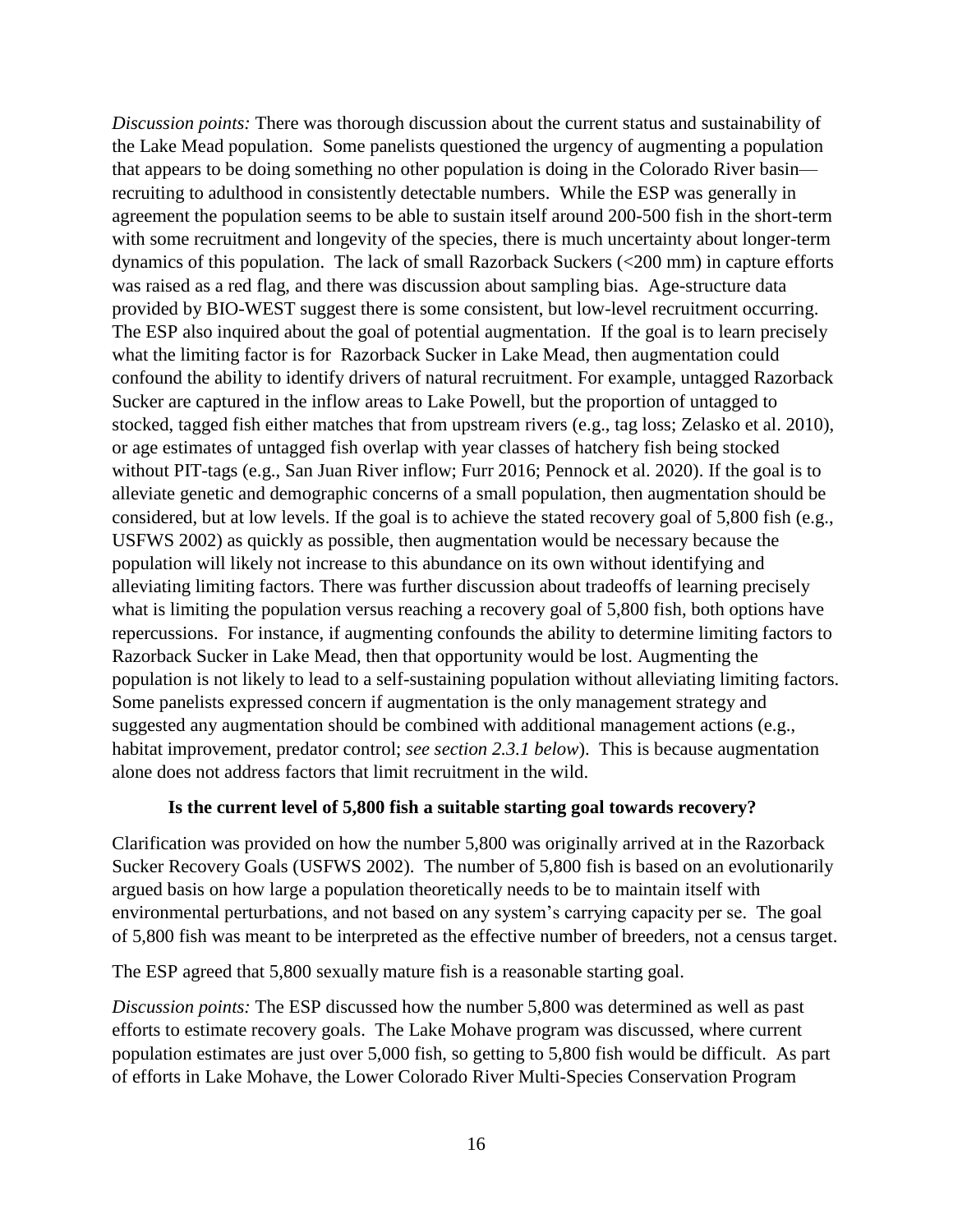expends a large effort to protect early life stages of Razorback Sucker from predators by collecting wild larvae and growing them large enough to reduce predation.

## **What evidence exists for conditions allowing for successful recruitment of Razorback Sucker in Lake Mead?**

Turbidity at river inflows and lateral washes (e.g., Las Vegas Wash) along with submergent and flooded vegetation with variation in reservoir water level is predicted to contribute to successful recruitment (Albrecht et al. 2010; Ward and Vaage 2019). In laboratory experiments, high turbidity (500 nephelometric turbidity units; NTUs) was effective at reducing predation of juvenile razorback suckers (mean total length = 74 mm) by Largemouth Bass *Micropterus salmoides*, but increased predation by Black Bullhead *Ameiurus melas* (Ward and Vaage 2019). The ESP also discussed warmer water temperatures in lower basin reservoirs relative to Lake Powell as a potential contributor.

*Discussion points:* There was some additional discussion, and it was pointed out that hypothesized mechanisms are untested in the wild. Very little demographic data exist for survival of Razorback Sucker between age 0 and age 3. These data are likely the most difficult to acquire, but are very important to understanding population dynamics.

## **What do you predict are the limiting factors for a larger population in Lake Mead?**

This is a critical uncertainty, but most of the ESP thought predation by nonnative fishes was limiting the population.

*Discussion points:* The ESP discussed other potential limiting factors to the population including bottom-up effects and changes in habitat with Lake Mead water level. There have been some attempts to correlate abiotic and biotic factors with Razorback Sucker population dynamics. While data on potential correlates do exist, for at least the more recent portion of Razorback Sucker monitoring, attempts to link Razorback Sucker dynamics with covariates have failed to identify clear patterns. Researchers at BIO-WEST, Inc. assessed potential links between Razorback Sucker recruitment and water level in Lake Mead (Albrecht et al. 2010; Rogers et al. 2019), as well as turbidity and vegetation cover from 2000-2002 (Albrecht et al. 2010). They hypothesized draw-downs in the early 1990s contributed to establishment of vegetation in the previously inundated littoral zone that aided recruitment after the reservoir filled again in the late 1990s. They also hypothesized turbid inflows, regardless of vegetation, could provide cover from predators for early life stage fish, a result supported for sight-feeding predators in a laboratory experiment (Ward and Vaage 2019). However, turbidity does not appear to provide protection for juvenile fish from catfish predators that can feed efficiently in turbid water (Ward and Vaage 2019; Hedden et al. 2020), particularly with an anti-predatory response by juvenile Razorback Sucker to reduce movement and sit on the bottom (Ward and Figiel 2013). Longterm sampling of zooplankton and phytoplankton in Lake Mead began in 2007 (Beaver et al. 2018) and although there is substantial inter-annual variation in zooplankton density, there are no obvious links to suspected strong year classes of Razorback Sucker reported in Rogers et al. (2019). Finally, the facilitators investigated potential correlates between nonnative fish captures and Razorback Sucker between 2005 to 2021, but no clear negative patterns emerged (C.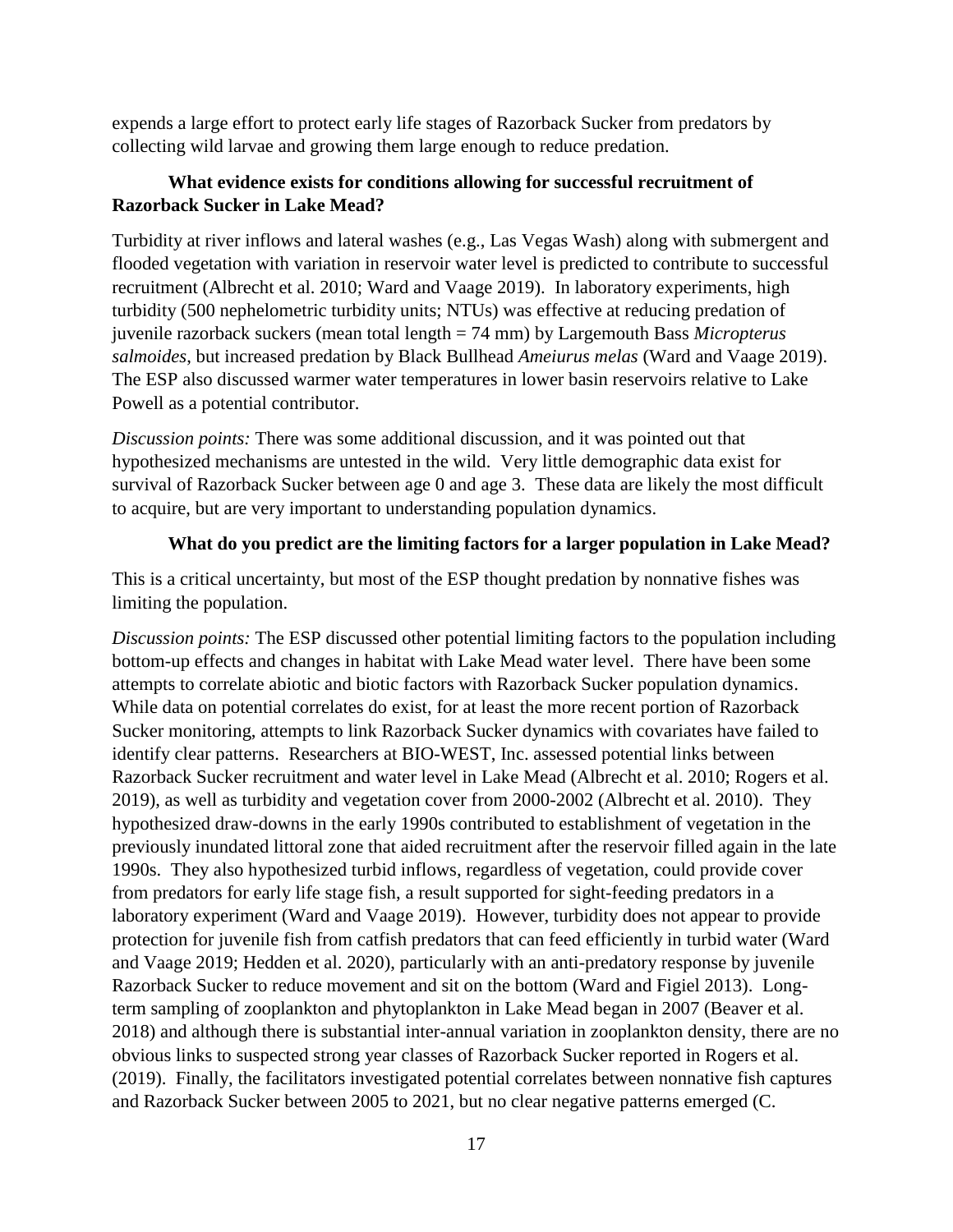Pennock, Utah State University, unpublished data), and nonnative fish captures have generally declined since 2005 (Rogers et al. 2019; C. Pennock, Utah State University, unpublished data). Generally, the limited capture data for early life stage Razorback Sucker makes detecting patterns with potential abiotic and biotic correlates difficult.

## **Based on our current level of knowledge in Lake Mead, do you think augmenting the population would increase the population size of recruiting fish?**

Without understanding the factors limiting recruitment or contributing to relatively strong year classes, the ESP thought it would be difficult to say with any certainty that augmenting would create a self-sustaining population.

*Discussion points:* There was additional discussion about the tradeoffs of augmenting Lake Mead. Some panelists were concerned augmenting the population would reduce the ability to determine which factors are contributing to relatively strong recruitment events; others pointed out the small population size could make it difficult to make inference even if data on other biotic and abiotic factors were consistently available. The ESP also discussed the consequences of continuing to study the Lake Mead population without augmenting. If the population were to go extinct, it could be re-established with fish from Lake Mohave. Concerns were also expressed about the loss of potential local adaptation, if augmentation were to occur; however, it was pointed out that loss of genetic variability could occur naturally (e.g., genetic drift), regardless of augmentation, due to the likely small number of individuals contributing to spawning (effective population size: 81-287; T. Dowling, unpublished data). While about  $2/3^{rds}$ of panelists were in favor of augmenting the Lake Mead population to reduce potential negative genetic effects and reduce risk of extinction,  $1/3<sup>rd</sup>$  of panelists were not in favor of augmenting Lake Mead. Regardless of whether panelists thought augmentation was currently warranted or not, there was consensus that augmentation alone would not lead to a long-term, self-sustaining population without knowing, and mitigating, the factors limiting the current population (see below).

## **What are critical uncertainties with regard to this overarching question—Is the current population of Razorback Sucker in Lake Mead and Grand Canyon sustainable, and should it be augmented?**

The ESP conveyed concern with the population being small enough that it is hard to be confident in population estimates. The population could be declining, could be stable, or could be slowly increasing.

Because hypothesized conditions contributing to successful recruitment are largely untested in the wild, it is unclear what factors allow for consistent recruitment in Lake Mead. Hypothesized conditions include turbid inflows and submerged vegetation that provide a refuge from predation. Razorback Sucker larvae have a propensity to drift, and might require low-velocity habitats with warmer temperatures in riverine habitats. For instance, growth and survival of early life stage Razorback Sucker are substantially reduced at temperatures <20°C (Marsh 1985; Bestgen 2008). It is also unclear if bottom-up effects play some role in recruitment of fish in Lake Mead and Grand Canyon.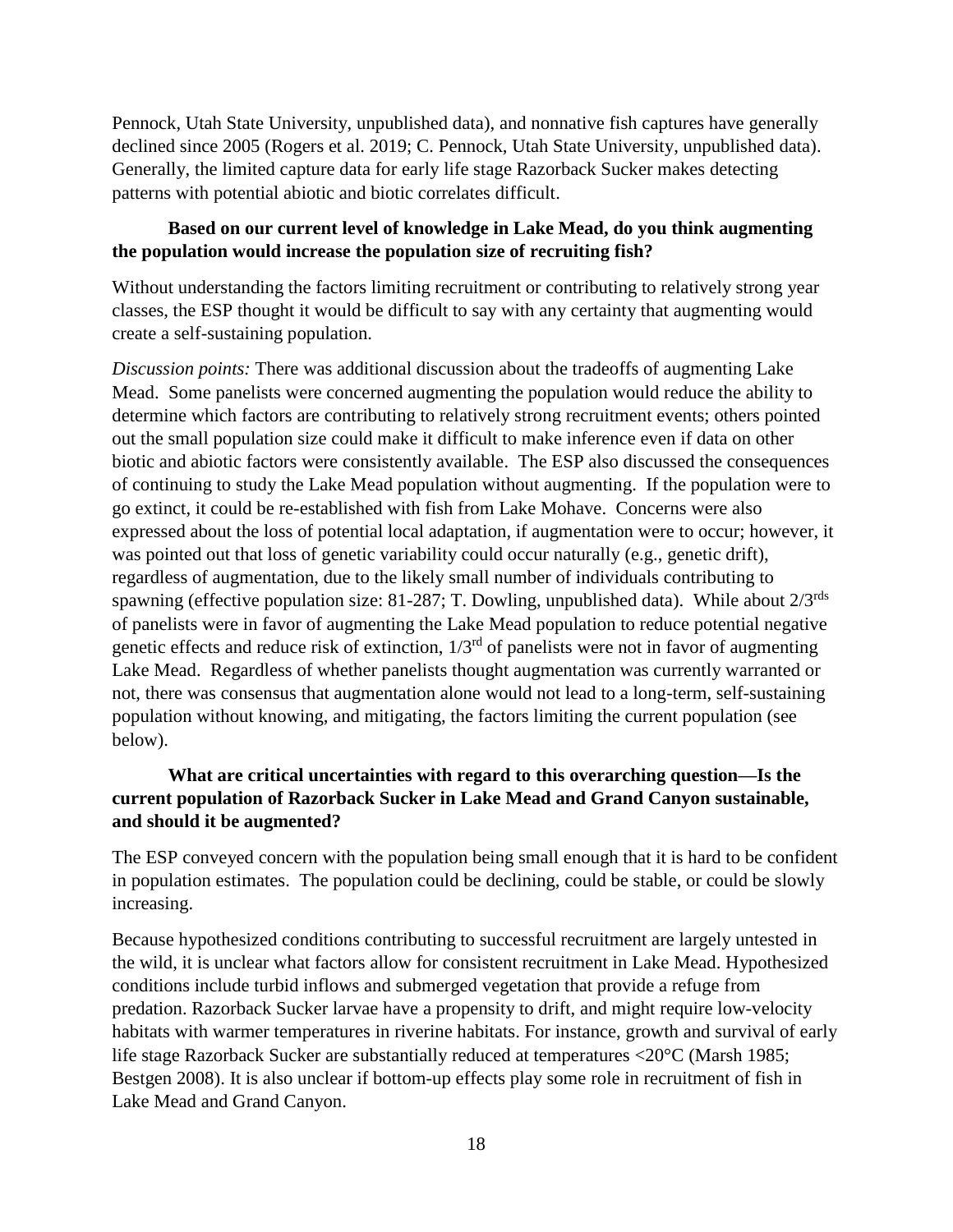#### **Grand Canyon focused questions**

## **What role does the Grand Canyon play in greater metapopulation viability and dynamics?**

The ESP considers the populations of Razorback Sucker in Lake Mead and Grand Canyon to represent core (Lake Mead) and satellite (Grand Canyon) populations rather than a metapopulation, because Grand Canyon appears to be reliant on fish in Lake Mead moving upstream to recolonize. The Grand Canyon population could be contributing to the Lake Mead core population (e.g., via larvae drifting downstream), but this contribution is likely minimal because the number of adult fish in Grand Canyon appears low and all recently tested larvae  $(n =$ 14) were hybrids with Flannelmouth Sucker *Catostomus latipinnis* (T. Dowling, unpublished data). The connectivity between Lake Mead and Grand Canyon could change if flows were altered in the future under different reservoir filling actions such as Pearce Ferry Rapid being inundated and becoming more passable, or if the rapid becomes more passable naturally through erosion or lateral movement of the river channel.

*Discussion points:* The ESP discussed the limited and sporadic upstream connectivity between Lake Mead and Grand Canyon. Although documented movement of four stocked, telemetrytagged fish moving upstream of River Mile 23 (River Mile 0 is Glen Canyon Dam) suggests the potential for broad-scale distribution exists, whether that is representative of more fish is unclear. The ESP also discussed the potential of providing selective fish passage at Pearce Ferry Rapid to allow native fish access to Grand Canyon while limiting dispersal of nonnative fish from Lake Mead, such as the efforts at the Piute Farms Waterfall and Public Service Company of New Mexico weir on the San Juan River (e.g., Cathcart et al. 2018; Pennock et al. 2020b; Bogaard 2021).

## **Should Lake Mead and Grand Canyon be considered one population or a metapopulation?**

The ESP considers the population in Grand Canyon (satellite population) dependent on fish moving upstream from Lake Mead (core population; see above).

## **Could Grand Canyon contribute to the greater metapopulation viability?**

There is potential for larval drift from Grand Canyon into Lake Mead from spawning by adults moving upstream out of Lake Mead (see above).

## **What conditions would be needed to establish and maintain a population in Grand Canyon?**

The ESP thought habitat improvements in the form of creating off-channel rearing habitats in western Grand Canyon to increase the likelihood of entraining larvae would be necessary to improve habitat for early life stages of Razorback Sucker prior to any augmentation in the mainstem Colorado River in Grand Canyon, if the goal is to establish a naturally recruiting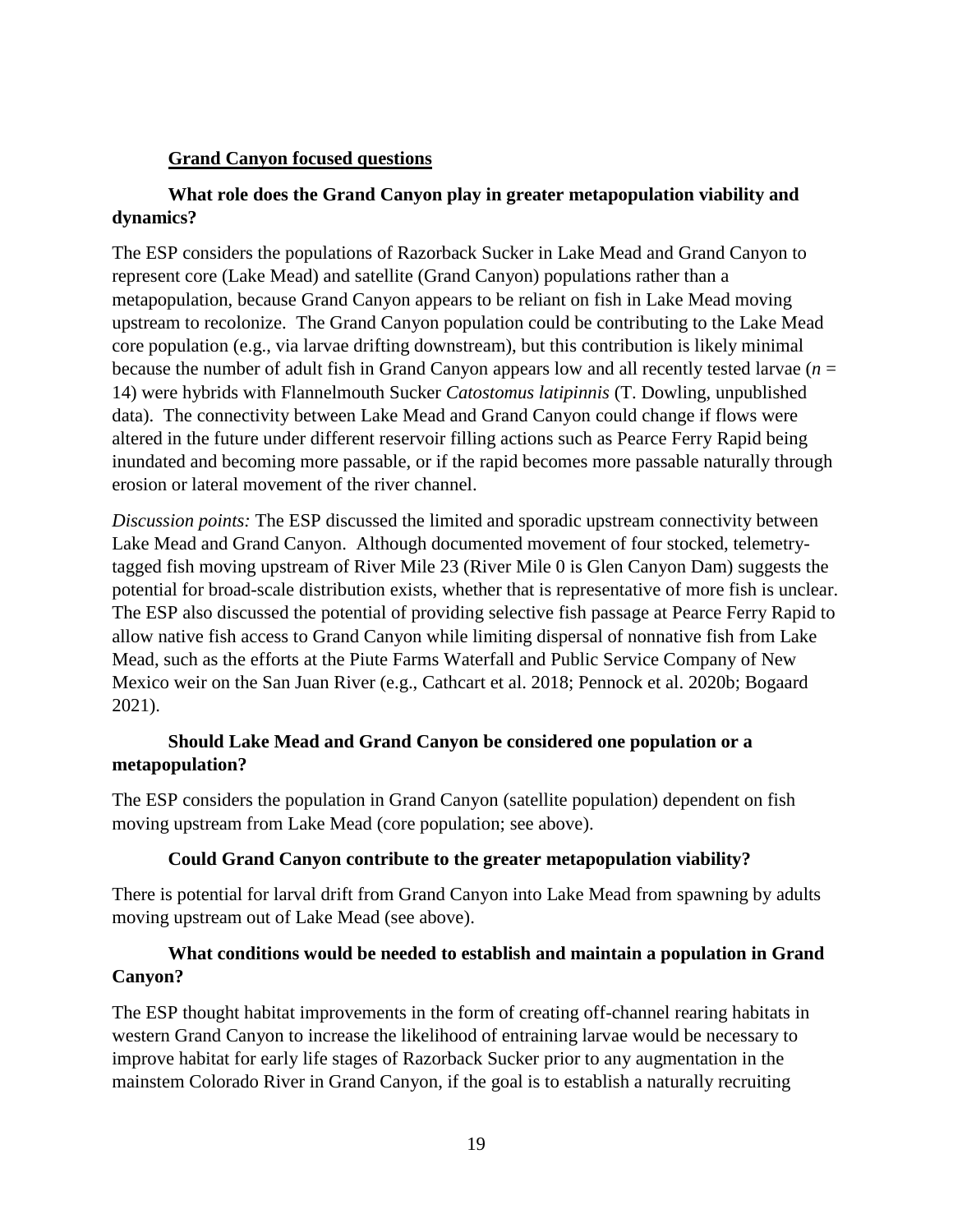population. The ESP also expressed concerns that cold water temperatures in the mainstem might limit habitat suitability for Razorback Sucker.

*Discussion points:* The ESP discussed how current low abundance of nonnative fish in lower Grand Canyon could make habitat suitable for early life stages of Razorback Sucker. However, the relatively cold water temperature of the mainstem Colorado River is likely not suitable for Razorback Suckers (the panel did note temperatures have been increasing steadily with declining levels of water in Lake Powell). While spawning can still occur, growth and survival of early life stage Razorback Sucker are substantially reduced at temperatures <20°C (Marsh 1985; Bestgen 2008). Given the high abundance of Flannelmouth Suckers in Grand Canyon, there was also concern about hybridization effects with augmented Razorback Suckers or fish moving upstream from Lake Mead to spawn. For instance, every larval "Razorback Sucker" sampled for genetics from Grand Canyon to date has some evidence of introgression with Flannelmouth Sucker ( $n = 14$ ; T. Dowling, unpublished data).

## **What are critical uncertainties with regard to the overarching question and Grand Canyon?**

The ESP was unclear how much of a concern the potential hybridization with Flannelmouth Suckers should be if augmentation of Razorback Sucker occurs on top of an abundant Flannelmouth Sucker population. Hybridization is already occurring and occurred throughout the species evolutionary history, but if consistent large numbers of hybrids move into Lake Mead, this could become a problem.

The ESP wondered if the limited number of Razorback Sucker larvae in Grand Canyon was due to limited spawning adults, limited spawning habitat, larval drift, or low survival. Razorback Sucker larvae are known to drift (Marsh and Minckley 1989; Hedrick et al. 2009), and would likely be carried downstream into Lake Mead by river flows without sufficient low-velocity, backwater habitat present in Grand Canyon. Backwater and floodplain habitats are thought to be important for Razorback Sucker recruitment (Bestgen et al. 2011).

## **Connectivity**

## **To what degree is Pearce Ferry Rapid a barrier to movement of fish between Lake Mead and Grand Canyon?**

The ESP agreed that two-way connectivity seems limited, temporally variable, and downstreambiased based on data presented to the ESP. Upstream movement past Pearce Ferry Rapid seems limited under current flow conditions, whereas downstream movement is likely not impeded (see above).

*Discussion points:* The panelists were in complete agreement about current connectivity between Lake Mead and Grand Canyon. Upstream connectivity appears temporally limited and flow dependent. Downstream connectivity appears to be a non-issue.

## **Should Lake Mead and Grand Canyon be currently considered one or separate subpopulations? Why or why not?**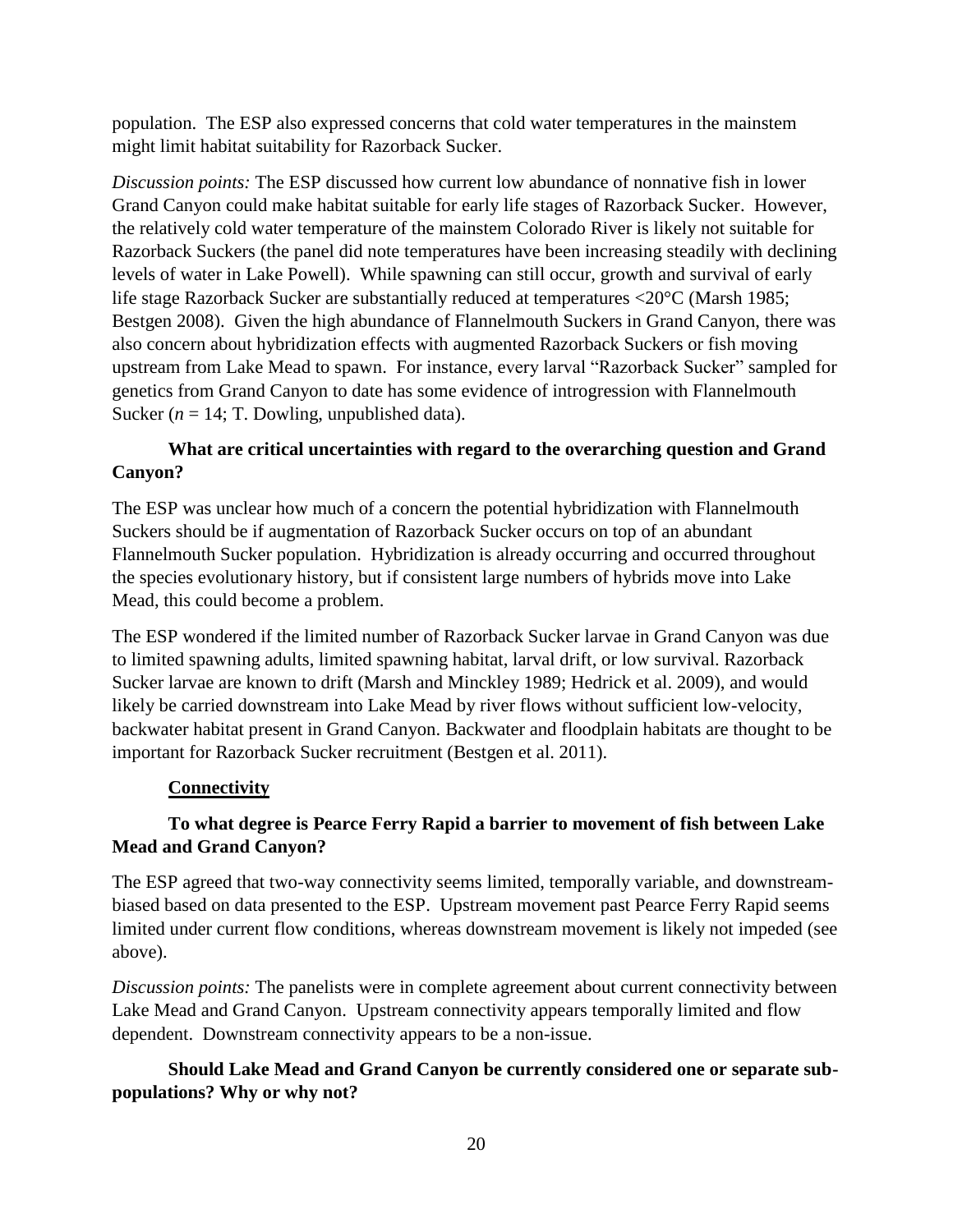The ESP agreed Razorback Sucker in Lake Mead and Grand Canyon are currently functioning as one population. Movement of four fish from lower Grand Canyon upstream to near Lee's Ferry suggests there is potential for exchange throughout the system. However, the population in Lake Mead is not likely dependent on Grand Canyon, whereas the Grand Canyon seems dependent on adult fish from Lake Mead for recolonization. Any augmentation to mainstem habitat in Grand Canyon would functionally be augmenting Lake Mead (see above).

#### **What are critical uncertainties with regard to connectivity?**

The suitability of habitat in lower Grand Canyon is unknown. The river is cutting into incised reservoir sediments, which might make it difficult to maintain constructed backwaters or offchannel habitats.

The location where Razorback Suckers are spawning in Grand Canyon is unknown.

Future flow and reservoir conditions could impact connectivity between Lake Mead and Grand Canyon; although, Pearce Ferry Rapid is not likely to be inundated if current climate and flow projections hold true and consumptive water use is not decreased (Bruckerhoff et al. 2022).

#### **Other general questions**

#### **How might the ongoing and future water shortages in Lake Mead impact the success or failure of Razorback Sucker and potentially augmentation?**

There are several potential impacts of ongoing and future water shortages, including changes in inflow turbidity levels, the role of Pearce Ferry Rapid as a barrier, water temperatures in Grand Canyon and the inflows to Lake Mead, and even the ability of Nevada Department of Wildlife (NDOW) to rear fish at their hatchery due to low water levels. Over the last 20+ years, Razorback Sucker in Lake Mohave have spawned in the same four to five locations, and water level during spawning season is similar from year to year (B. Kesner, Marsh & Associates, LLC, personal communication). Declining water level in Lake Mead could be forcing fish to find new spawning locations; there is some evidence of this occurring based on telemetry and re-capture data (e.g., Rogers et al. 2019). Turbidity dynamics could change as inflows change, which could impact recruitment dynamics if turbidity is playing a large role. Depending on water level in Lake Powell, water temperatures in Grand Canyon could increase, decrease, or become highly variable from year to year, which could impact growth, survival, habitat suitability of the mainstem river, and expansion of nonnative fishes in Grand Canyon (negatively or positively). Reductions in water level in Lake Mead could impact fish production at the NDOW hatchery and possibly reduce the amount of suitable habitat in the reservoir for Razorback Sucker through the loss of littoral habitat and clean gravels and cobbles.

*Discussion points:* The ESP discussed fluctuations in water temperature from Glen Canyon Dam outflows, and how a more stochastic environment (e.g., interannual variation in water temperatures) might not hinder native fishes, but could disadvantage nonnative fishes because native fishes are adapted to a stochastic environment. However, colder water temperatures are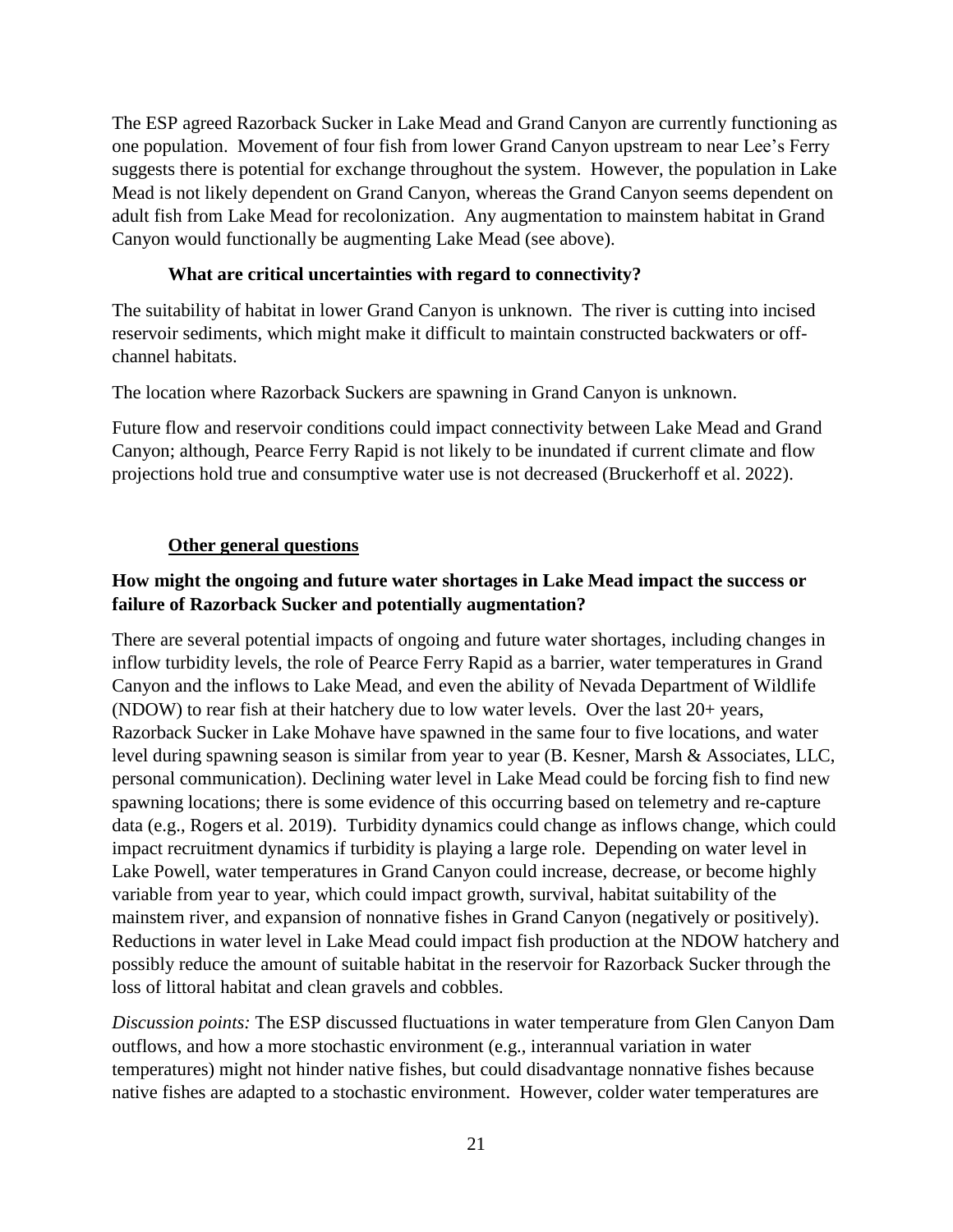likely not suitable for Razorback Sucker (see above). Also, many currently established nonnative fishes are generalists (e.g., Green Sunfish *Lepomis cyanellus*), and so might be tolerant to changes in conditions.

#### **Are current monitoring efforts adequate in Lake Mead and Grand Canyon?**

For Lake Mead, the ESP thought experimenting with some different gear types to target younger age classes for which data are minimal would be worth investigating. Particularly, discussion focused on the use of smaller benthic trawls (e.g., Neebling and Quist 2011; Fischer and Quist 2014; Dunn and Paukert 2020). The ESP agreed this could be a good method and could also help sample putative predator assemblages in potential recruitment areas and across different habitats.

The ESP also agreed that data on co-occurring nonnative fishes in Lake Mead would be beneficial to understand how nonnative fish assemblages are changing relative to Razorback Sucker.

ESP members suggested documentation and standardization of the remote PIT tag detection efforts in Lake Mead would be useful. If augmentation were to occur, standardized PIT tag detection effort should be expanded to ensure enough data is collected on augmented fish to evaluate individual and population responses.

For Grand Canyon, the ESP agreed that while the current sampling efforts for small-bodied fishes provide useful information on native fishes, they are labor-intensive and juvenile Razorback Sucker have not been captured. One suggestion was to use a larval trigger to inform whether to sample for small-bodied fishes. For instance, crews could sample for small-bodied (juvenile) fish only if Razorback Sucker larvae are captured in a given year or in the year prior. There was also a suggestion to experiment with other methods in lower Grand Canyon where possible to improve efficiency, such as benthic trawls.

## **How should the Lake Mead and Grand Canyon population be prioritized within the context of the rest of the Colorado River basin?**

Because it is unknown if the Lake Mead population has some level of local adaptation, it was difficult for the ESP to prioritize the population within the context of the rest of the Colorado River basin. However, some members of the ESP stated the consequences of losing the Lake Mead population entirely or mixing the genetics with Lake Mohave are not as dire as something such as Devil's Hole Pupfish *Cyprinodon diabolis*, for instance (Hausner et al. 2014).

*Discussion points:* There was ample discussion on the urgency to augment the Lake Mead population. While two-thirds of the ESP thought augmentation should take place to bolster numbers and genetic diversity, the other third of the ESP members expressed reserve. Those in reserve were concerned about losing the ability to determine factors contributing to successful recruitment of wild fish since Lake Mead currently hosts the only wild-recruiting population of Razorback Sucker.

## **If the ESP thinks augmentation should occur in Lake Mead and/or Grand Canyon:**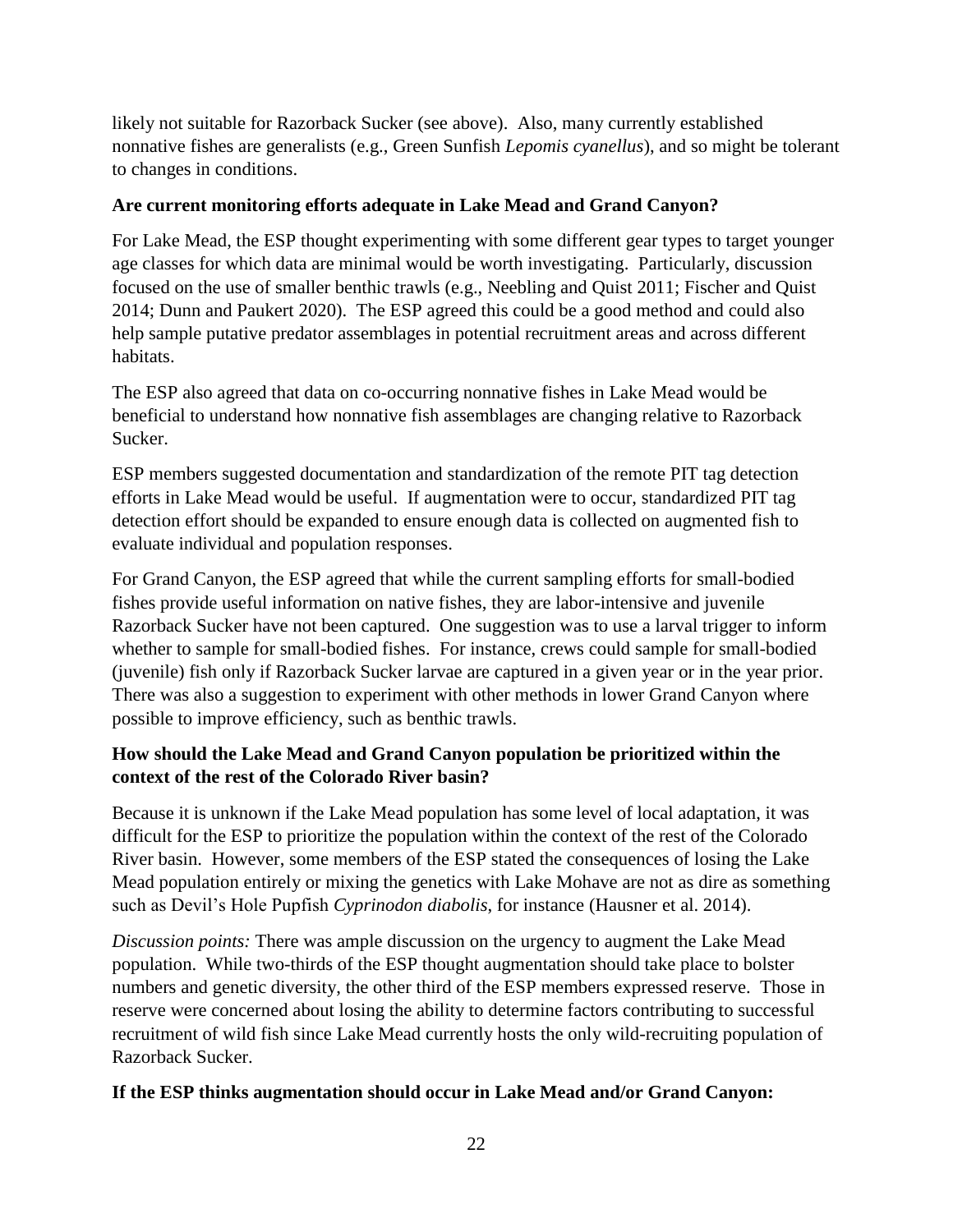The majority, but not all, of the ESP thought augmentation should occur in Lake Mead, and below is an outline of recommended logistics for a focused, limited augmentation effort from members of the ESP that did support augmentation:

## **Where should fish be augmented?**

The ESP recommended that fish should be augmented in multiple locations in Lake Mead (e.g., Las Vegas Bay, Echo Bay, Colorado River inflow) to better understand if any site-specific features contribute to post-stocking survival.

## **How many?**

The ESP recommended that the number of augmented fish should be 600 fish total per year, 300 from Lake Mead stock and 300 from Lake Mohave stock (e.g., Spurgeon et al. 2015).

## **How often?**

The ESP agreed that stocking should occur on a limited basis perhaps starting with once per year for three years, and then reevaluate.

## **What size classes?**

The panel generally agreed that fish <300 mm total length would have very low survival, and augmented fish should be >300 mm. Although stocking fish of smaller sizes would allow information to be gathered on early life survival and recruitment bottlenecks.

## **What genetic source should fish come from?**

The panel agreed that any augmented fish should come from a 50:50 mix of Lake Mead and Lake Mohave stock. This would allow for maintenance of any potential local adaptation by Lake Mead fish as well as provide an influx of genetic diversity from Lake Mohave. Stocked fish should be PIT-tagged and sampled for genetics prior to stocking to allow for monitoring outcomes. Data on stocked individuals should be maintained in a centralized database. Some panelists in favor of augmentation suggested that availability of larvae from different stocks should not hinder augmentation efforts. For instance, if only one source of fish is available (e.g., Lake Mohave), then augmentation is more important than guaranteeing a 50:50 mix.

## <span id="page-24-0"></span>**2.3 Summary of recommended management actions (Menu of management options), critical uncertainties, and knowledge gaps**

Following the discussion on questions provided to the ESP by the Steering Committee, the ESP was asked to have a general discussion and brainstorm a potential menu of management options that could be taken. The recommended actions are presented below in order of priority determined by the ESP and largely relate to or are summaries from answers to questions described above.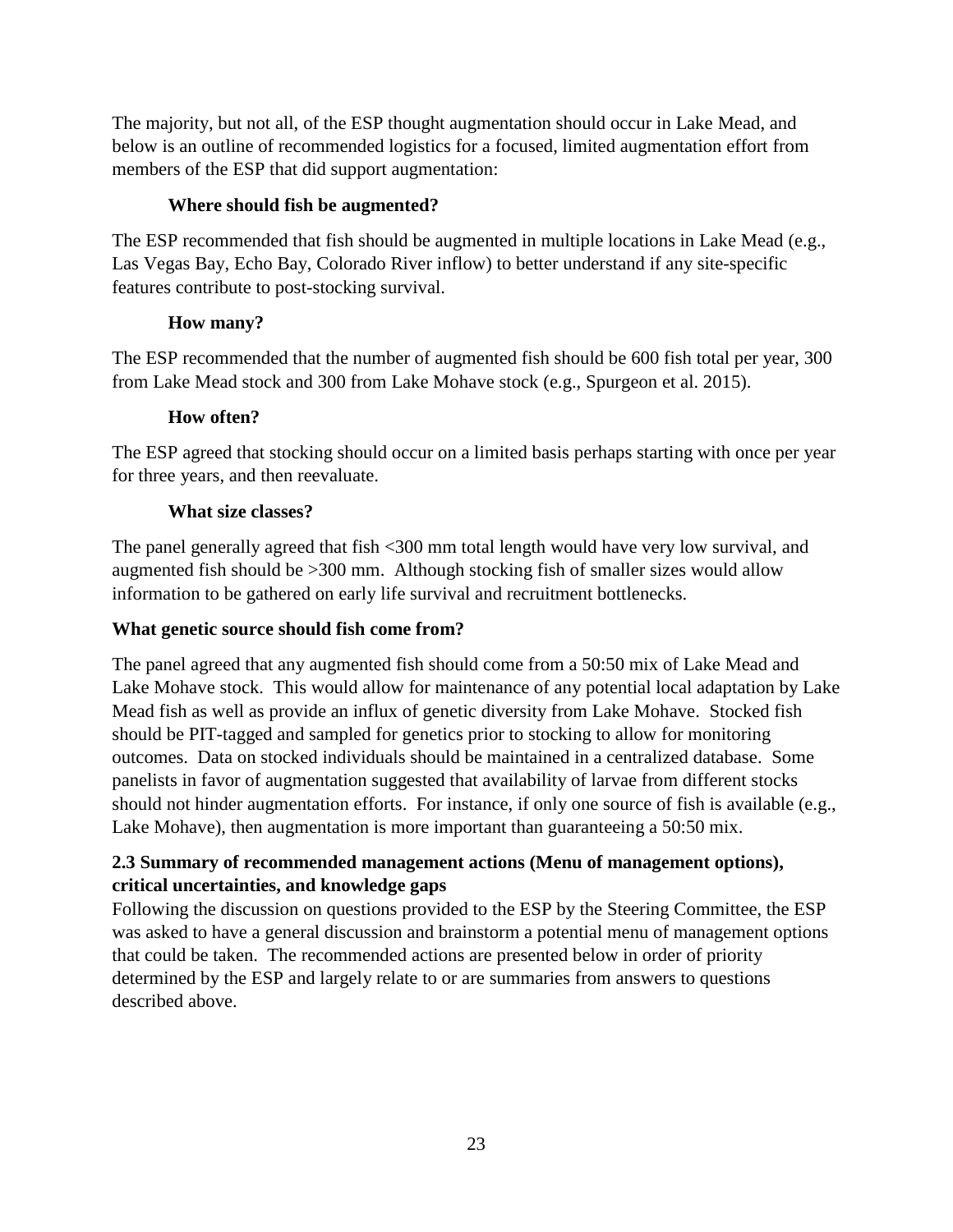#### <span id="page-25-0"></span>**2.3.1 Recommended management actions (menu of management options) in order of priority: Lake Mead**

*Management option 1: Augmentation of Lake Mead to bolster population size and genetic diversity*

Two-thirds of the ESP agreed experimental augmentation of Lake Mead should be considered a priority action. Still, some panelists were hesitant, and indicated the urgency to augment was not quite apparent, and that augmentation would confound the ability to understand factors contributing to natural recruitment in Lake Mead. However, all panelists agreed that should augmentation occur, it should not be done simply to reach 5,800 fish contributing to spawning as quickly as possible. Instead, any augmentation should have a clear purpose or question to be addressed (e.g., to increase genetic diversity), and should follow clear management goals with the logistics of augmentation designed around those goals. Conducting augmentation in an experimental fashion could allow some critical knowledge gaps to be filled, but will likely confound the ability to identify factors contributing to successful recruitment in Lake Mead.

If augmentation were to occur in Lake Mead, the ESP recommended using a mixture of Lake Mead and Lake Mohave stock, and placing fish into the system at turbid inflows using softrelease techniques (Mueller et al. 2003). These fish would be larvae captured from the wild and raised in isolation of predators to a target size. The ESP recommended augmenting with a minimum of two size classes to promote gaining information on early life stages. Whereas survival of augmented fish <300 mm would likely be low based on apparent survival estimates from other systems (e.g., Zelasko et al. 2022), augmentation using older age classes would not provide information on factors limiting recruitment of age-0, age-1, or age-2 fish. One suggestion was to couple augmentation of smaller fish (<200 mm) with some type of localized nonnative fish reduction. The ESP was clear that any augmented fish should be fin clipped for genetic analysis and PIT tagged prior to stocking. These data would be critical to survival analysis of different sizes and origins, assessment of contribution to differential spawning success by origins, and would allow for continued detection of wild recruitment. The ESP recommended augmenting fish at multiple locations including Las Vegas Bay, Echo Bay, and the Colorado River inflow. Six hundred fish per year (300 from Lake Mead stock and 300 from Lake Mohave stock) could be augmented, and augmentation should start with one event per year for three years, followed by a re-evaluation.

Potential questions to be answered:

- What is survival of younger age classes?
- Does recruitment success differ among fish from different origins (i.e., Lake Mead vs Lake Mohave stock), and is the difference large enough to impact long-term population dynamics?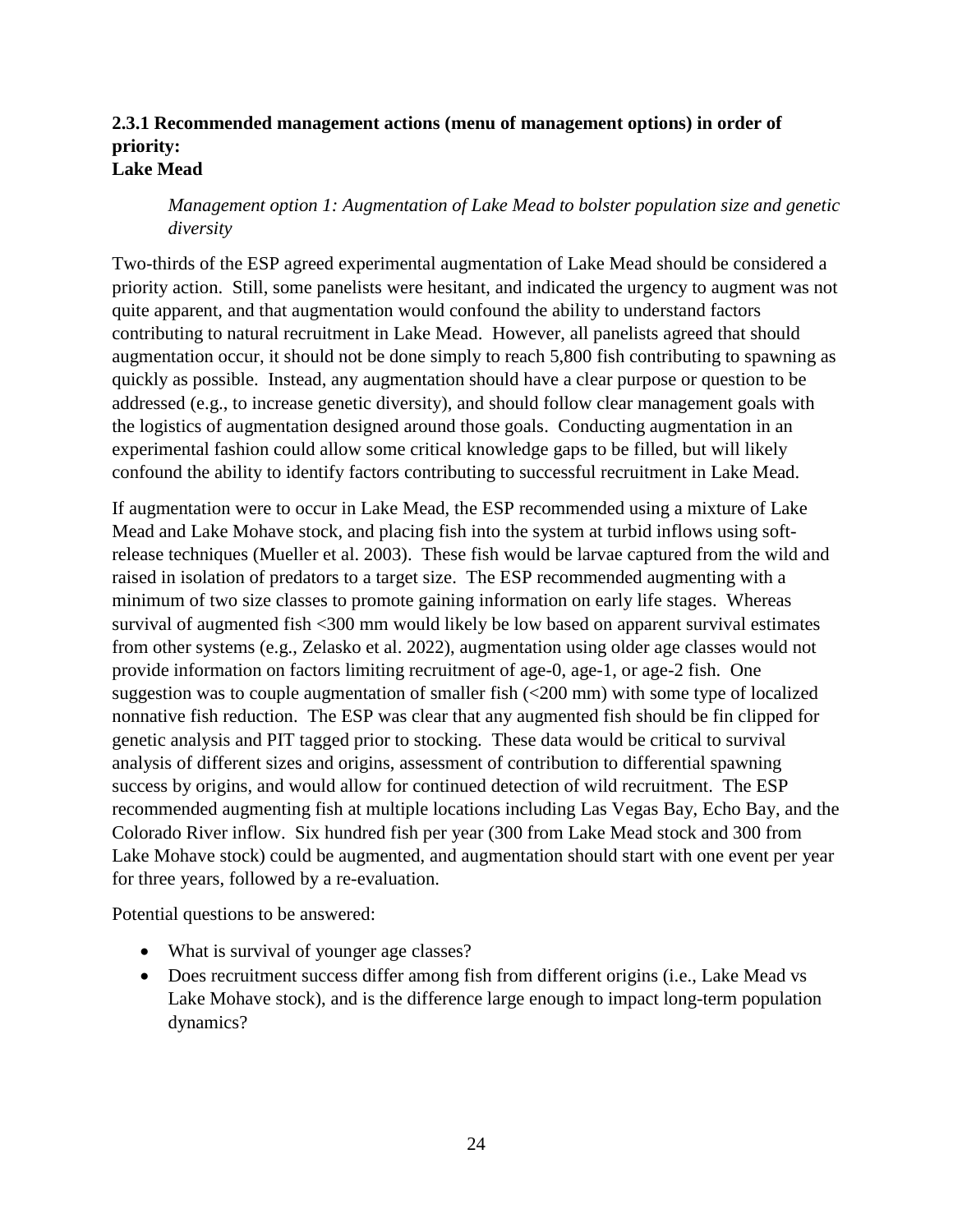*Management option 2: Localized reduction of select nonnative fishes at turbid inflows during spawning-rearing season*

Experimentation with different methods of targeted removal or reduction near known Razorback Sucker spawning areas during spawning season might be useful.

*Management option 3: Other fine-scale experiments at sites throughout the reservoir to test limiting factors to recruitment, such as turbidity or nonnative fish predation*

*Management option 4: System-wide nonnative fish eradication to aid recruitment of Razorback Sucker*

*Management option 5: Evaluate creation of localized turbid zones with pumps*

*Management option 6: Evaluate predator-free areas by chemically treating localized areas of the reservoir, such as coves using turbidity curtains*

#### **While experimental augmentation or other management actions are under way, attempts should be made to address the following knowledge gaps:**

What factors/conditions are contributing to successful recruitment of Razorback Sucker in Lake Mead?

Potential approaches:

- Use fin ray microchemistry to discriminate among major inflows to Lake Mead where recruited fish might have originated
- Vegetation cover-isolation experiments
- Turbidity experiments
- Identify environmental correlates with spikes in juvenile Razorback Sucker captures

Do Lake Mead Razorback Sucker larvae display some form of local adaptation compared to Lake Mohave Razorback Sucker larvae?

Potential approaches:

- Behavioral assays of larval suckers
- Feeding efficiency trials under different levels of turbidity

What happens between the larval phase and the adult phase?

Related questions:

- Where is mortality the highest between those phases?
- How, when, where, and why is predation happening?

What are nonnative fish dynamics in Lake Mead as they relate to long-term trends of Razorback Sucker?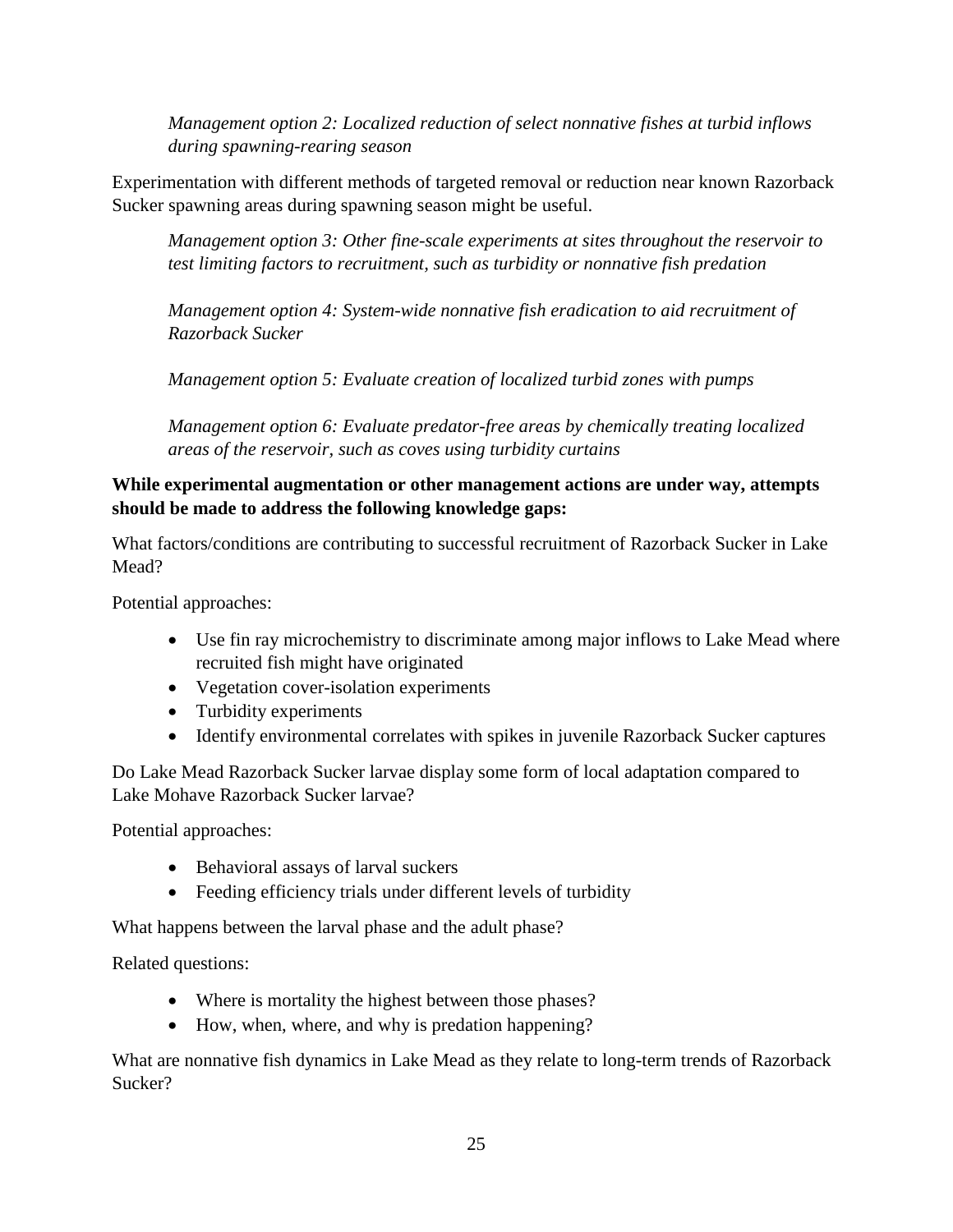Potential approaches/related questions:

- Is there a correlation between Razorback Sucker and nonnative fishes in Lake Mead?
- What are the temporal trends in nonnative fish predators in Lake Mead?
	- o Preliminary analysis of nonnative fish catch per unit effort data from sampling conducted by BIO-WEST, Inc. suggests a general decline in nonnative fish catch between 2005 and 2021 that coincides with declines in Lake Mead water level (C. Pennock, unpublished data).

## **Grand Canyon**

*Management option 1: Experimental augmentation of Grand Canyon tributaries using juvenile fish (100-150 mm).*

The ESP was generally in greater consensus to trying experimental augmentation in Grand Canyon than in Lake Mead, particularly in tributary habitats where nonnative fish are less abundant and water temperatures are warmer. Tributaries and augmentation sites within tributaries could be selected based on some assessment of habitat, such as stream gradient and perennial water.

- a. To increase chances of re-encountering fish, larger numbers of augmented juvenile fish would be needed, and should not be less than 300 per event.
	- i. Larger numbers of juvenile fish would increase chances of reencountering fish
- b. Start with augmentation for three years and reassess
- c. Use a mixture of Lake Mead and Lake Mohave stock
- d. Use existing monitoring in Grand Canyon to assess experimental augmentation including established antenna arrays to detect PIT-tagged fish.
- e. Introduce fish post-monsoon season; augmenting over multiple years could be important because of environmental variation and flooding
- f. PIT tag and fin clip (for genetics) all augmented fish
- g. Potentially prioritize tributaries based on habitat conditions and ability to monitor with existing PIT tag antennas

*Management option 2: Habitat improvements in lower Grand Canyon*

- a. Augment adult Razorback Sucker into the mainstem Colorado River following improvement/construction of off-channel rearing habitats to increase potential entrainment of larvae
- b. Use a mixed stock of Lake Mead and Lake Mohave fish similar to augmentation plan for Lake Mead
- c. Inject fish with hormones to promote immediate spawning
- d. PIT tag and fin clip all augmented fish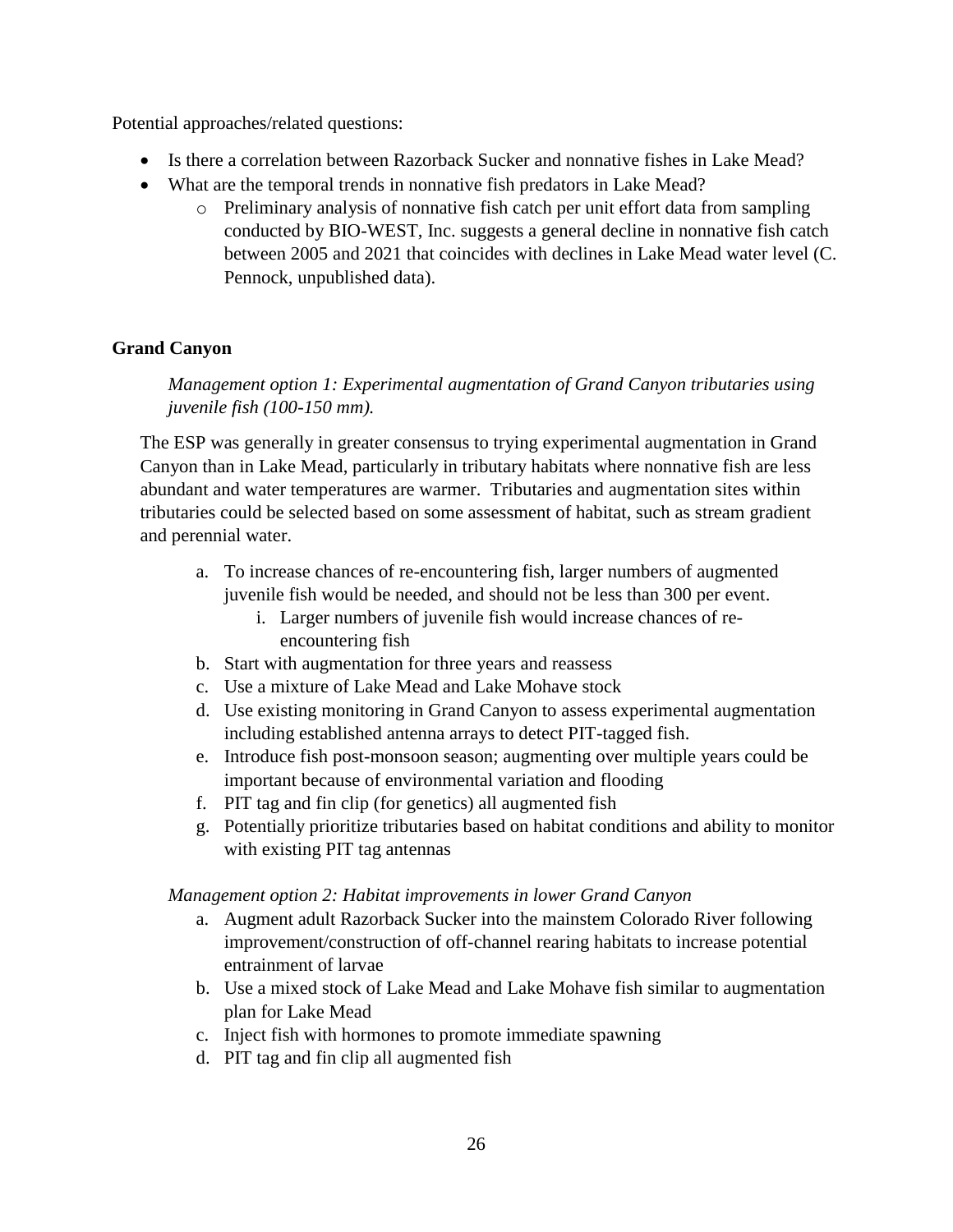*Management option 3: Temperature control device on Glen Canyon Dam, to get to pre-dam temperatures, drawing from the appropriate depths accordingly.*

#### **While experimental augmentation or other management actions are under way, attempts should be made to address the following knowledge gaps:**

How suitable is the mainstem Colorado River in Grand Canyon for Razorback Sucker?

Related questions:

- Are current and future water temperatures warm enough to allow for a resident population to establish and persist?
- Are food resources abundant enough to support a resident population?

Will juvenile fish introduced into Grand Canyon remain to become resident, or move downstream into Lake Mead?

#### **3.0 CONCLUSION**

<span id="page-28-0"></span>Two-thirds of the ESP agreed experimental augmentation of Lake Mead should be considered a priority action. Still, the other third of panelists were hesitant, and indicated the urgency to augment was not quite apparent, and that augmentation could confound the ability to understand factors contributing to natural recruitment in Lake Mead. Thus, there are trade-offs between augmenting the population to increase genetic diversity and bolster population numbers and trying to understand why Razorback Sucker are able to recruit in Lake Mead despite abundant non-native predators. The ESP was clear that any augmentation should be on a limited basis and under an experimental framework to address critical knowledge gaps. The goals of any augmentation should be to alleviate potential negative genetic consequences of a small population size while maximizing the potential to answer critical knowledge gaps pertaining to Razorback Sucker early life history and recruitment in Lake Mead and Grand Canyon. There was complete consensus by the ESP that augmentation efforts should not turn into a sustained stocking program, such as exists elsewhere in the basin. All members of the ESP were open to trying experimental augmentation in Grand Canyon tributaries with PIT-tagged juvenile fish (100-150 mm total length). Lack of suitable habitat to entrain early life stage Razorback Sucker and water temperatures below 20°C were the main concern with augmenting the mainstem Colorado River in Grand Canyon. Potential negative consequences of elevated levels of hybridization with Flannelmouth Sucker in Grand Canyon were also a concern, regardless of where augmentation occurred.

#### **4.0 LITERATURE CITED**

<span id="page-28-1"></span>Albrecht, B., P. B. Holden, R. Kegerries, and M. E. Golden. 2010. Razorback Sucker recruitment in Lake Mead, Nevada-Arizona, why here? Lake and Reservoir Management 26:336-344.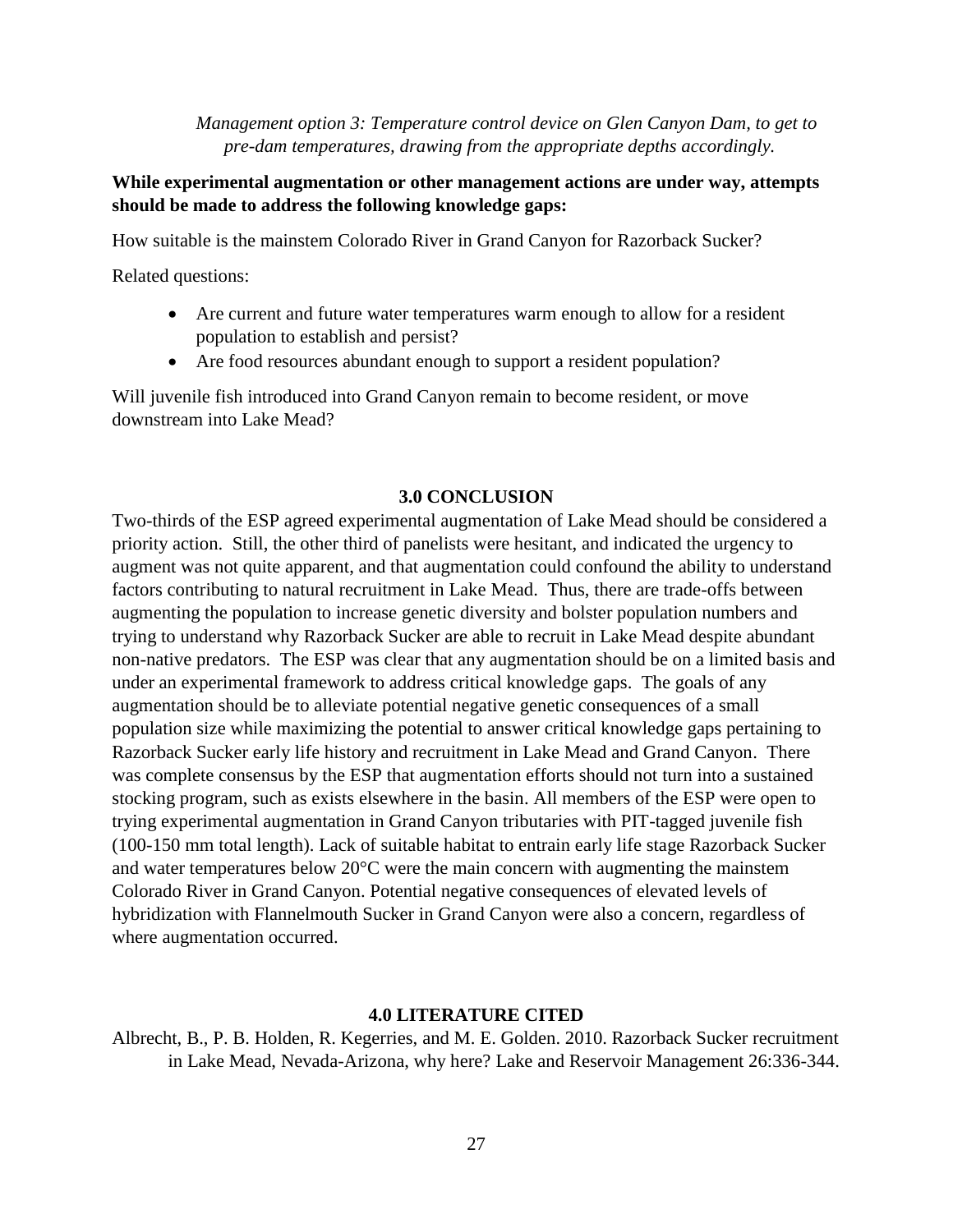- Albrecht, B., H. E. Mohn, R. Kegerries, M. C. McKinstry, R. Rogers, T. Francis, B. Hines, J. Stolberg, D. Ryden, D. Elverud, B. Schleicher, K. Creighton, B. Healy, and B. Senger. 2017. Use of inflow areas in two Colorado River basin reservoirs by the endangered Razorback Sucker (*Xyrauchen texanus*). Western North American Naturalist 77:500-514.
- Beaver, J. R., J. E. Kirsch, C. E. Tausz, E. E. Samples, T. R. Renicker, K. C. Scotese, H. A. McMaster, B. J. Blasius-Wert, P. V. Zimba, and D. A. Casamatta. 2018. Long-term trends in seasonal plankton dynamics in Lake Mead (Nevada-Arizona, USA) and implications for climate change. Hydrobiologia 822:85-109.
- Bestgen, K. R. 2008. Effects of water temperature on growth of Razorback Sucker larvae. Western North American Naturalist 68:15-20.
- Bestgen, K. R., G. B. Haines, and A. A. Hill. 2011. Synthesis of flood plain wetland information: timing of Razorback Sucker reproduction in the Green River, Utah, related to stream flow, water temperature, and flood plain wetland availability. Colorado State University, Larval Fish Laboratory Contribution 163, Fort Collins.
- Bogaard, M. 2021. Assessing facilitated passage and spawning migration patterns of Razorback Sucker, *Xyrauchen texanus*, in the San Juan River. MS thesis, Kansas State University, Manhattan.
- Bruckerhoff, L. A., K. Wheeler, K. L. Dibble, B. A. Mihalevich, B. T. Neilson, J. Wang, C. B. Yackulic, and J. C. Schmidt. 2022. Water storage decisions and consumptive use may constrain ecosystem management under severe sustained drought. Journal of the American Water Resources Association. EarlyView: https://doi.org/10.1111/1752- 1688.13020.
- Cathcart, C. N., C. A. Pennock, C. A. Cheek, M. C. McKinstry, P. D. MacKinnon, M. M. Conner, and K. B. Gido. 2018. Waterfall formation at a desert river-reservoir delta isolates endangered fishes. River Research and Applications 34:948-956.
- Dowling, T. E., W. L. Minckley, and P. C. Marsh. 1996. Mitochondrial DNA diversity within and among populations of Razorback Sucker (*Xyrauchen texanus*) as determined by restriction endonuclease analysis. Copeia 1996:542-550.
- Dowling, T. E., M. J. Saltzgiver, D. Adams, and P. C. Marsh. 2012a. Genetic variability in a recruiting population of endangered Razorback Suckers from Lake Mead, Arizona-Nevada. Transactions of the American Fisheries Society 141:990-999.
- Dowling, T. E., M. J. Saltzgiver, and P. C. Marsh. 2012b. Genetic structure within and among populations of the endangered razorback sucker (*Xyrauchen texanus*) as determined by analysis of microsatellites. Conservation Genetics 13:1073-1083.
- Dunn, C. G., and C. P. Paukert. 2020. A flexible survey design for monitoring spatiotemporal fish richness in non-wadeable rivers: Optimizing efficiency by integrating gears. Canadian Journal of Fisheries and Aquatic Sciences 77:978-990.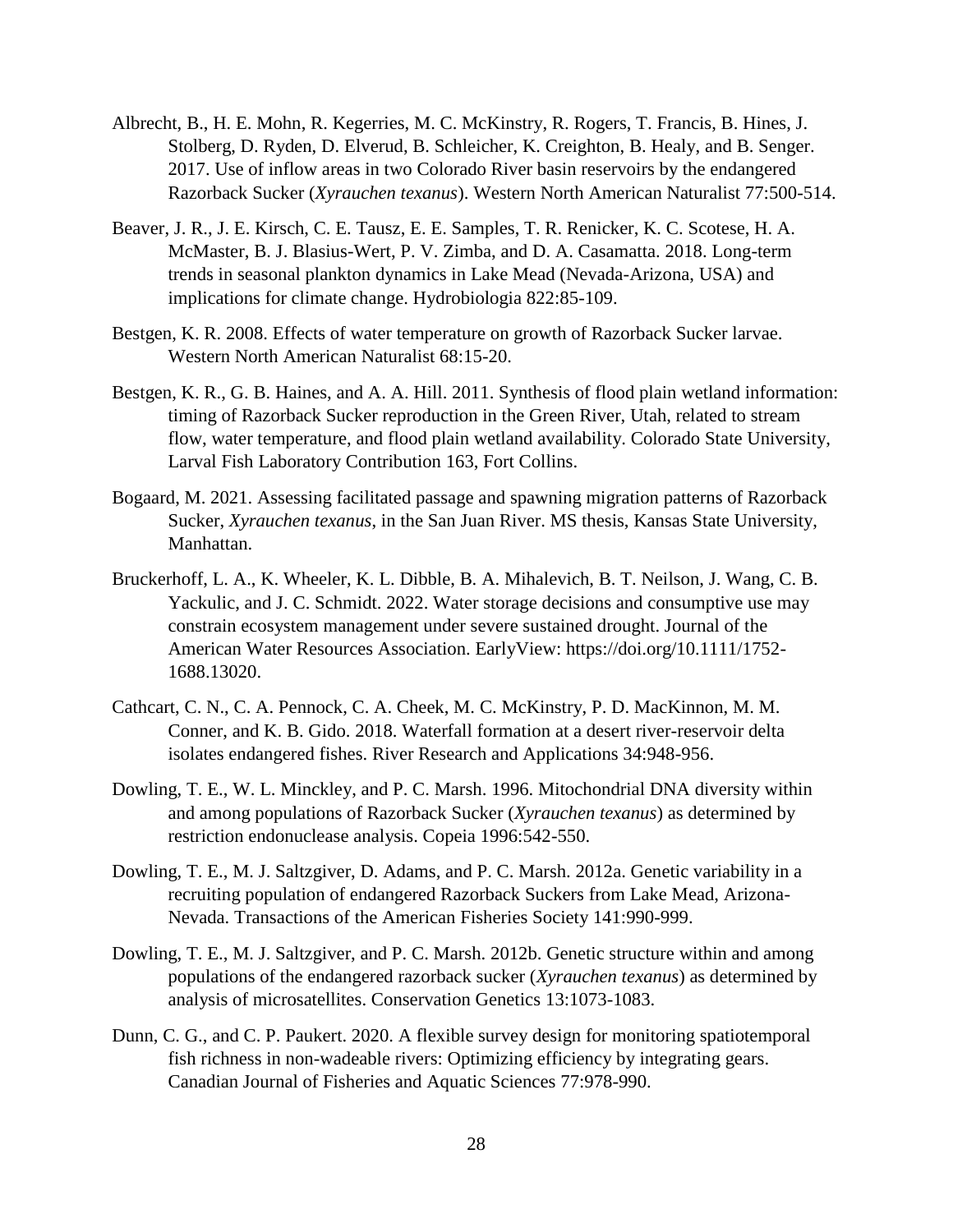- Fischer, J. R., and M. C. Quist. 2014. Characterizing lentic freshwater fish assemblages using multiple sampling methods. Environmental Monitoring and Assessment 186:4461-4474.
- Franssen, N. R., S. L. Durst, E. I. Gilbert, W. K. Knight, and M. Ulibarri. 2021. Flow conditioning of hatchery-reared Razorback Sucker increases apparent survival in the wild. North American Journal of Fisheries Management 41:545-555.
- Furr, W. 2016. San Juan River Razorback Sucker *Xyrauchen texanus* and Colorado Pikeminnow *Ptychocheilus lucius* population augmentation: 2015. Final report to San Juan River Basin Recovery Implementation Program, U.S. Fish and Wildlife Service, Albuquerque, New Mexico.
- Hausner, M. B., K. P. Wilson, D. Bailey Gaines, F. Suárez, G. Gary Scoppettone, and S. W. Tyler. 2014. Life in a fishbowl: Prospects for the endangered Devils Hole Pupfish (*Cyprinodon diabolis*) in a changing climate. Water Resources Research 50:7020-7034.
- Hedden, S. C., K. B. Gido, C. K. Hedden, C. A. Pennock, B. R. Duran, B. A. Hines, E. I. Gilbert, M. C. McKinstry, S. L. Durst, and N. R. Franssen. 2020. Quantifying consumption of native fishes by nonnative Channel Catfish in a desert river. North American Journal of Fisheries Management 41:S82-S94.
- Hedrick, T. N., K. R. Bestgen, and K. D. Christopherson. 2009. Entrainment of semi-buoyant beads and Razorback Sucker, *Xyrauchen texanus*, larvae into flood plain wetlands of the Middle Green River, Utah. Final Report to the Upper Colorado River Basin Endangered Fish Recovery Program. Publication Number 09-05, Utah Division of Wildlife Resources. Larval Fish Laboratory Contribution 153.
- IUCN/SSC. 2013. Guidelines for reintroductions and other conservation translocations. Version 1.0. Gland, Switzerland: IUCN Species Survival Commission, viiii + 57 pp.
- Kegerries, R. B., B. C. Albrecht, E. I. Gilbert, W. H. Brandenburg, A. L. Barkalow, M. C. McKinstry, H. E. Mohn, B. D. Healy, J. R. Stolberg, E. C. Omana Smith, C. B. Nelson, and R. J. Rogers. 2017. Occurrence and reproduction by Razorback Sucker (*Xyrauchen texanus*) in the Grand Canyon, Arizona. The Southwestern Naturalist 62:227-232.
- Marsh, P. C. 1985. Effect of incubation temperature on survival of embryos of native Colorado River fishes. The Southwestern Naturalist 30:129-140.
- Marsh, P. C., and W. L. Minckley. 1989. Observations on recruitment and ecology of razorback sucker: lower Colorado River, Arizona-California-Nevada. The Great Basin Naturalist 49:71-78.
- Marsh, P. C., T. E. Dowling, B. R. Kesner, T. F. Turner, and W. L. Minckley. 2015. Conservation to stem imminent extinction: the fight to save Razorback Sucker *Xyrauchen texanus* in Lake Mohave and its implications for species recovery. Copei 2015:141-156.
- Minckley, W. L., P. C. Marsh, J. E. Brooks, J. E. Johnson, and B. L. Jensen. 1991. Management toward recovery of Razorback Sucker. Pages 303-357 *in* W. L. Minckley and J. E.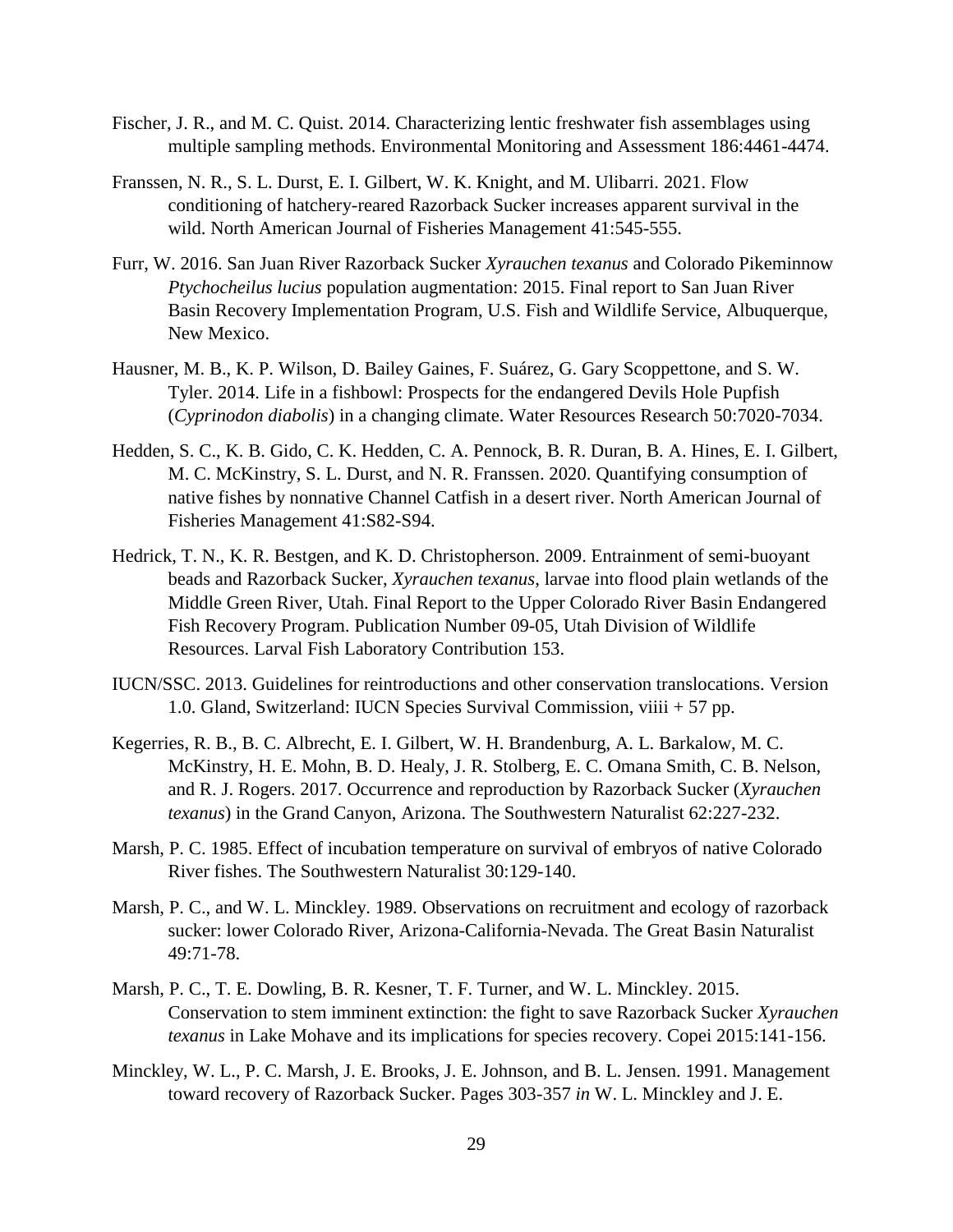Deacon, editors, Battle against extinction: native fish management in the American West. University of Arizona Press, Tucson, AZ.

- Mueller, G. A., P. C. Marsh, D. Foster, M. Ulibarri, and T. Burke. 2003. Factors influencing poststocking dispersal of Razorback Sucker. North American Journal of Fisheries Management 23:270-275.
- Neebling, T. E., and M. C. Quist. 2011. Comparison of boat electrofishing, trawling, and seining for sampling fish assemblages in Iowa's nonwadeable rivers. North American Journal of Fisheries Management 31:390-402.
- Pennock, C. A., M. C. McKinstry, and K. B. Gido. 2020a. Razorback Sucker movement strategies across a river-reservoir habitat complex. Transactions of the American Fisheries Society 149:620-634.
- Pennock, C. A., M. C. McKinstry, C. N. Cathcart, K. B. Gido, T. A. Francis, B. A. Hines, P. D. MacKinnon, S. C. Hedden, E. I. Gilbert, C. A. Cheek, D. W. Speas, K. Creighton, D. S. Elverud, and B. J. Schleicher. 2020b. Movement ecology of imperiled fish in a novel ecosystem: River-reservoir movements by razorback sucker and translocations to aid conservation. Aquatic Conservation: Marine and Freshwater Ecosystems 30:1540-1551.
- Pennock, C. A., B. A. Hines, D. S. Elverud, T. A. Francis, M. C. McKinstry, B. J. Schleicher, and K. B. Gido. 2021. Reservoir fish assemblage structure across an aquatic ecotone: Can river-reservoir interfaces provide conservation and management opportunities? Fisheries Management and Ecology 28:1-13.
- Rogers, R. J., B. Albrecht, and R. Kegerries. 2019. Razorback Sucker studies on Lake Mead, Nevada and Arizona, 2018-2019 Annual Report. Submitted to the Lower Colorado River Multi-Species Conservation Program, Bureau of Reclamation, Boulder City, Nevada, by BIO-WEST, Inc., Logan, Utah, under contract No. R15PD00015.
- Schooley, J. D., and P. C. Marsh. 2007. Stocking of endangered Razorback Suckers in the lower Colorado River basin over three decades: 1974-2004. North American Journal of Fisheries Management 27:43-51.
- Spurgeon, J. J., C. P. Paukert, B. D. Healy, M. Trammell, D. Speas, and E. Omana-Smith. 2015. Translocation of Humpback Chub into tributary streams of the Colorado River: implications for conservation of large river fishes. Transactions of the American Fisheries Society 144:502-514.
- U.S. Bureau of Reclamation. 2017. Three-year review of Razorback Sucker research in Grand Canyon and Colorado River inflow to Lake Mead. Final Report prepared by BIO-WEST, Inc. for U.S. Bureau of Reclamation, Upper Colorado Region, Salt Lake City, Utah.
- U.S. fish and Wildlife Service (USFWS). 2002. Razorback sucker (*Xyrauchen texanus*) Recovery Goals: amendment and supplement to the Razorback Sucker Recovery plan. U.S. Fish and Wildlife Service, Mountain-Prairie Region (6), Denver, Colorado.